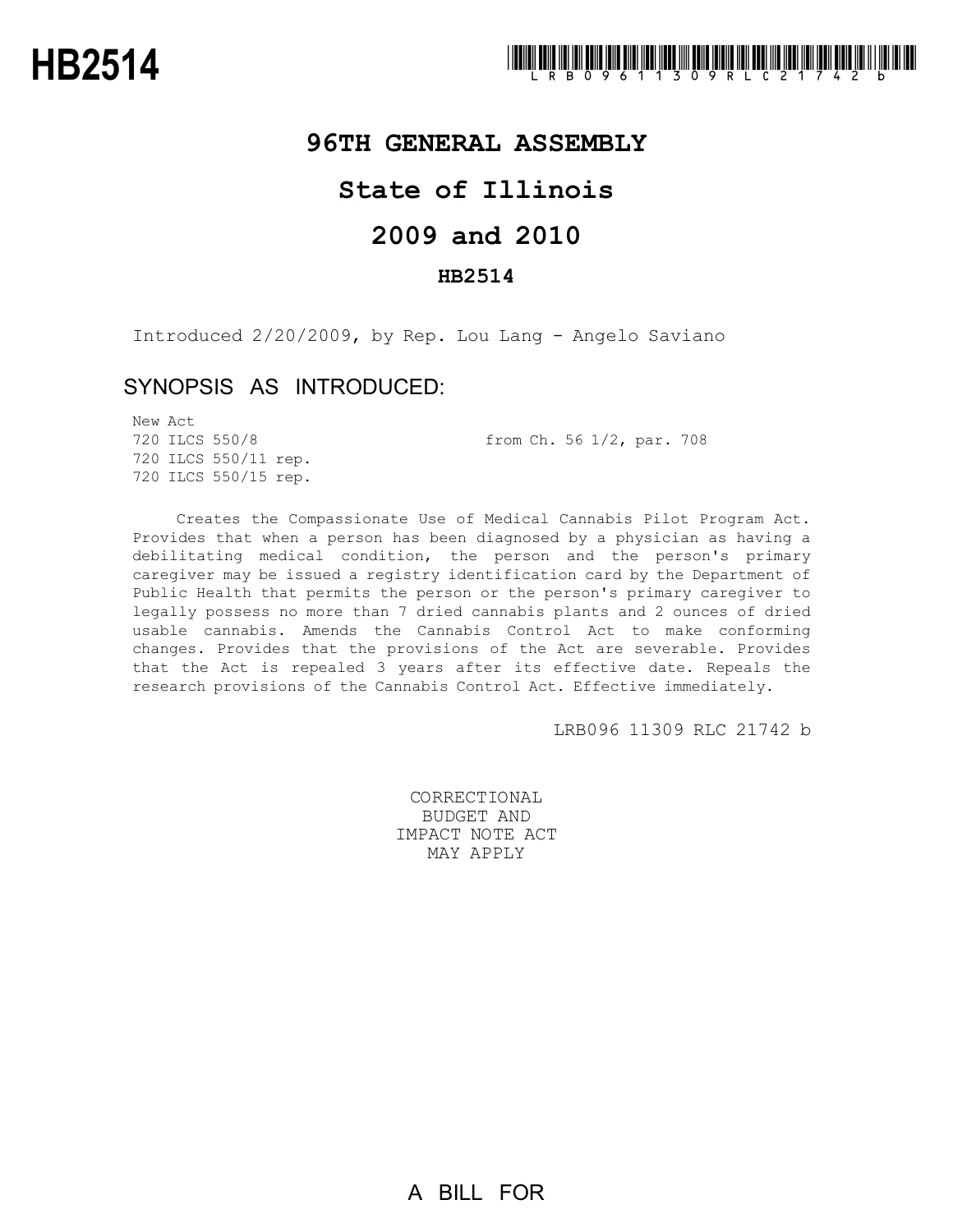- 
- AN ACT concerning alternative treatment for serious diseases causing chronic pain and debilitating conditions. 1 2
- 3

4

- **Be it enacted by the People of the State of Illinois, represented in the General Assembly:**
- Section 1. Short title. This Act may be cited as the Compassionate Use of Medical Cannabis Pilot Program Act. 5 6
- Section 5. Findings. 7

(a) Modern medical research has discovered beneficial uses for cannabis in treating or alleviating the pain, nausea, and other symptoms associated with a variety of debilitating medical conditions, as found by the National Academy of Sciences' Institute of Medicine in March 1999. 8 9 10 11 12

(b) Subsequent studies since the 1999 National Academy of Sciences' Institute of Medicine report continue to show the therapeutic value of cannabis in treating a wide array of debilitating medical conditions, including increasing the chances of patients finishing their treatments for HIV/AIDS and hepatitis C. 13 14 15 16 17 18

(c) Data from the Federal Bureau of Investigation's Uniform Crime Reports and the Compendium of Federal Justice Statistics show that approximately 99 out of every 100 cannabis arrests in the U.S. are made under state law, rather than under federal law. Consequently, changing state law will have the practical 19 20 21 22 23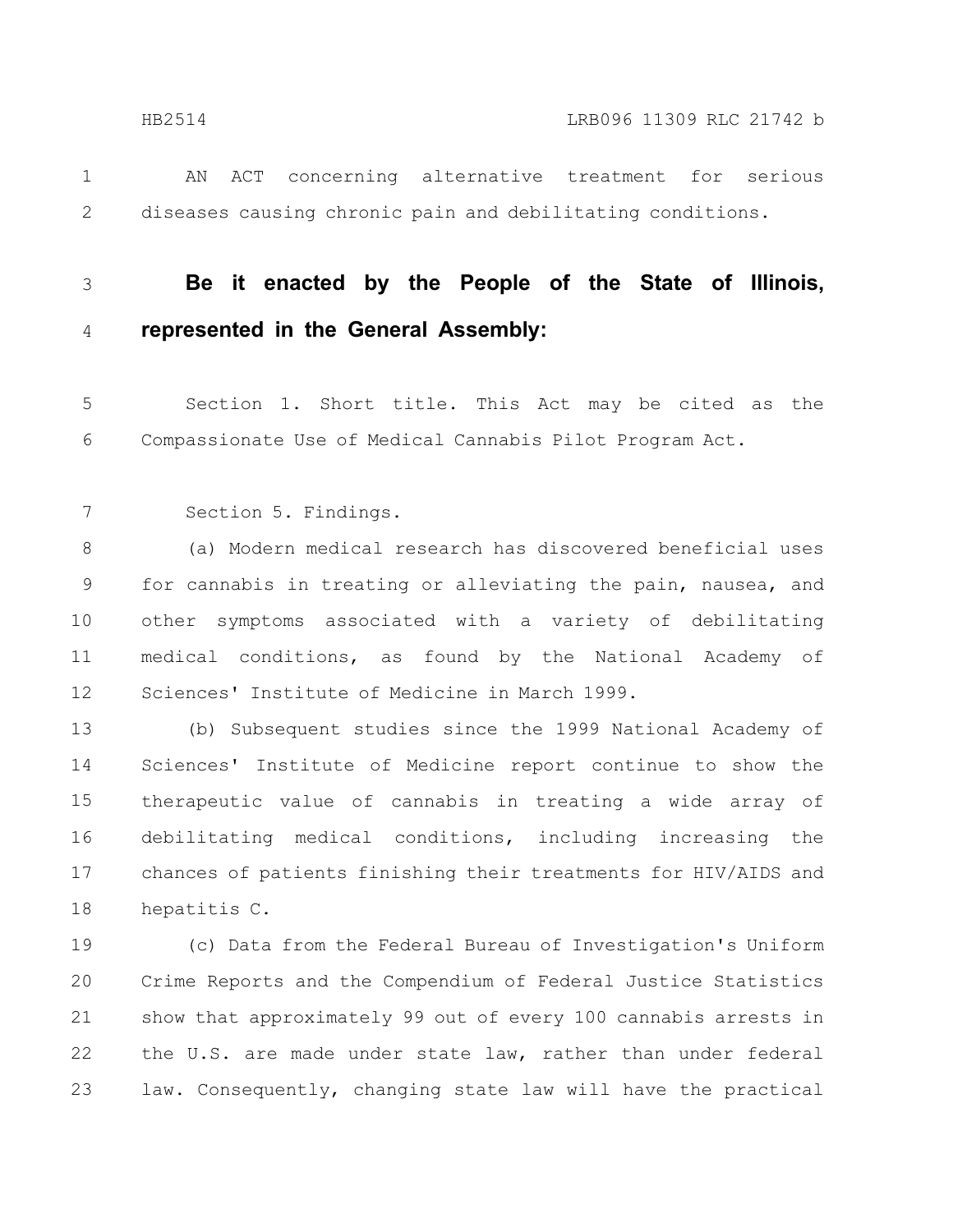effect of protecting from arrest the vast majority of seriously ill people who have a medical need to use cannabis. 1 2

(d) Although federal law currently prohibits any use of cannabis except under very limited circumstances, Alaska, California, Colorado, Hawaii, Maine, Michigan, Montana, Nevada, New Mexico, Oregon, Vermont, Rhode Island, and Washington have removed state-level criminal penalties from the medical use and cultivation of cannabis. Illinois joins in this effort for the health and welfare of its citizens. 3 4 5 6 7 8 9

(e) States are not required to enforce federal law or prosecute people for engaging in activities prohibited by federal law. Therefore, compliance with this Act does not put the State of Illinois in violation of federal law. 10 11 12 13

(f) State law should make a distinction between the medical and non-medical uses of cannabis. Hence, the purpose of this Act is to protect patients with debilitating medical conditions, as well as their practitioners and primary caregivers, from arrest and prosecution, criminal and other penalties, and property forfeiture if such patients engage in the medical use of cannabis. 14 15 16 17 18 19 20

(g) The people of the State of Illinois declare that they enact this Act pursuant to the police power to protect the health of its citizens that is reserved to the State of Illinois and its people under the 10th Amendment to the United States Constitution. 21 22 23 24 25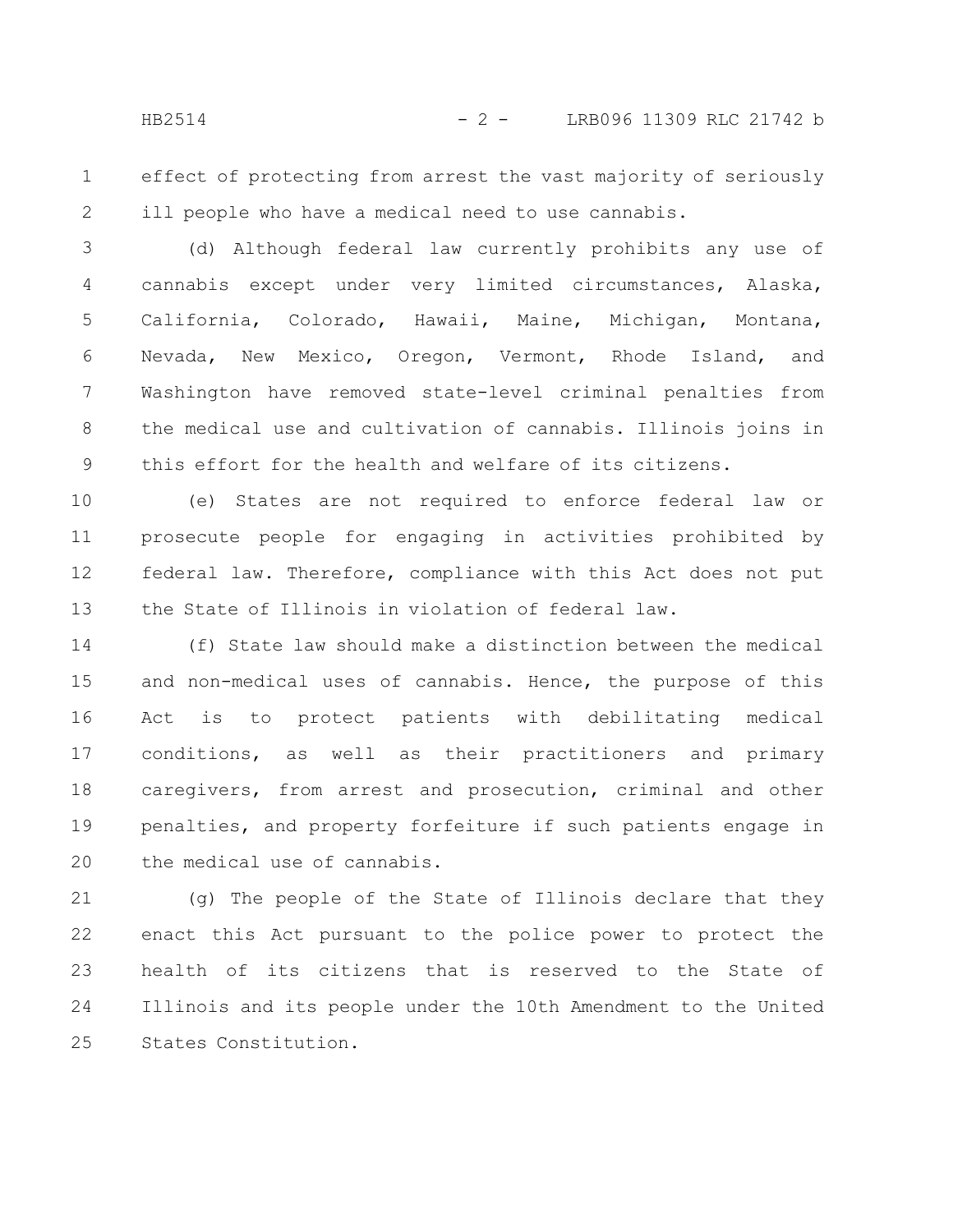1 2

Section 10. Definitions. The following terms, as used in this Act, shall have the meanings set forth in this Section:

(a) "Adequate supply" means an amount of cannabis possessed by a qualified patient or collectively possessed by a qualified patient and the qualified patient's primary caregiver that is determined by rule of the Department to be no more than reasonably necessary to ensure the uninterrupted availability of cannabis for a period of 60 days and that is derived solely from an intrastate source. Until the Department determines what constitutes a 60-day supply of medicine, patients shall be presumed to be in compliance with this Act if they possess no more than 7 plants and 2 ounces of dried usable cannabis. 3 4 5 6 7 8 9 10 11 12

(a-1) "Cardholder" means a qualifying patient or a primary caregiver who has been issued and possesses a valid registry identification card. 13 14 15

(b) "Debilitating medical condition" means one or more of the following: 16 17

(1) cancer, glaucoma, positive status for human immunodeficiency virus, acquired immune deficiency syndrome, hepatitis C, amyotrophic lateral sclerosis, Crohn's disease, agitation of Alzheimer's disease, nail patella, or the treatment of these conditions; 18 19 20 21 22

(2) a chronic or debilitating disease or medical condition or its treatment that produces one or more of the following: cachexia or wasting syndrome; severe pain; severe nausea; seizures, including but not limited to those 23 24 25 26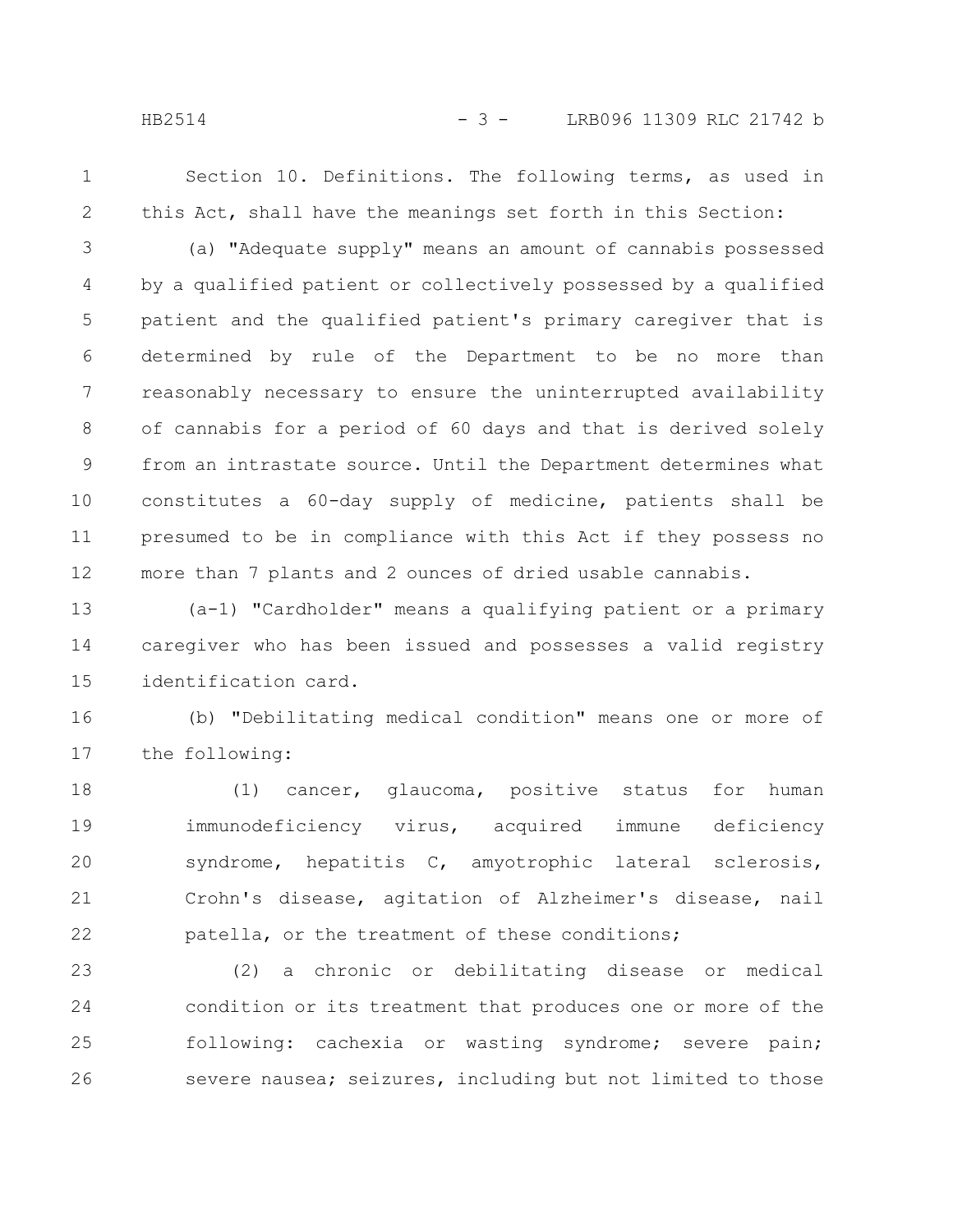characteristic of epilepsy; or severe and persistent muscle spasms, including but not limited to those characteristic of multiple sclerosis; or 1 2 3

(3) any other medical condition or its treatment approved by the Department, as provided for in subsection (a) of Section 20. 4 5 6

(c) "Department" means the Department of Public Health, or its successor agency. 7 8

(d) "Enclosed, locked facility" means a closet, room, greenhouse, or other enclosed area equipped with locks or other security devices that permit access only by a registered primary caregiver or registered qualifying patient. 9 10 11 12

(e) "Felony drug offense" means a violation of a state or federal controlled substance law that was classified as a felony in the jurisdiction where the person was convicted. It does not include: (1) an offense for which the sentence, including any term of probation, incarceration, or supervised release, was completed 10 or more years earlier; or (2) an offense that involved conduct that would have been permitted under this Act. 13 14 15 16 17 18 19 20

(f) "Cannabis" has the meaning given to the term cannabis in Section 3 of the Cannabis Control Act. 21 22

(g) "Medical use" means the acquisition, possession, cultivation, manufacture, use, delivery, transfer, or transportation of cannabis or paraphernalia relating to the administration of cannabis to treat or alleviate a registered 23 24 25 26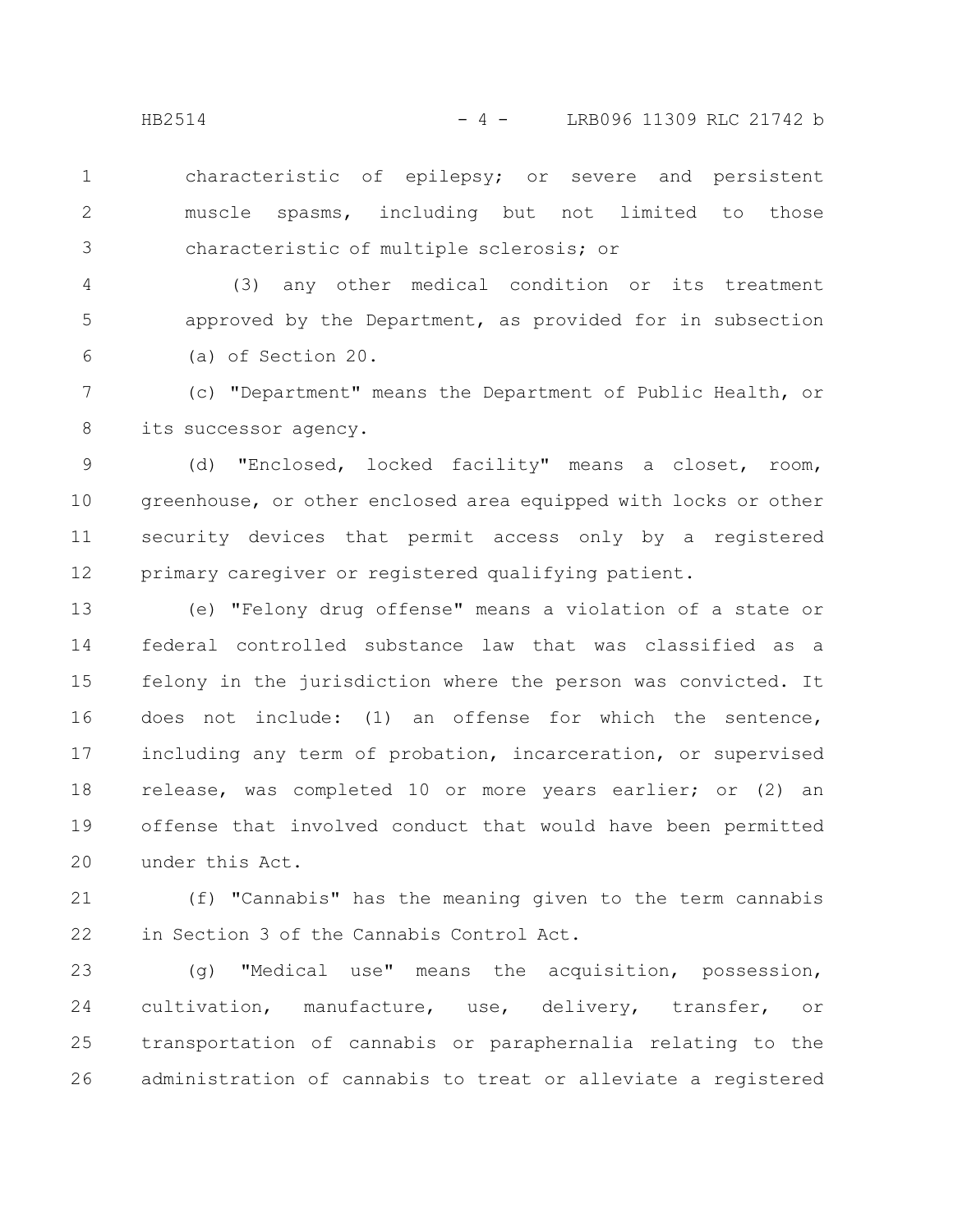qualifying patient's debilitating medical condition or symptoms associated with the patient's debilitating medical condition. 1 2 3

(h) "Practitioner" means a person who is licensed with authority to prescribe drugs under Article III of the Illinois Controlled Substance Act. 4 5 6

(i) "Primary caregiver" means a person who is at least 21 years old, who has agreed to assist with a patient's medical use of cannabis, and who has never been convicted of a felony drug offense. A primary caregiver, other than a medical cannabis organization as defined in this Act may assist no more than one qualifying patient with their medical use of cannabis. A patient may designate only one primary caregiver, except that a patient may designate a medical cannabis organization and one individual primary caregiver. 7 8 9 10 11 12 13 14 15

(j) "Qualifying patient" means a person who has been diagnosed by a practitioner as having a debilitating medical condition. 16 17 18

(k) "Registry identification card" means a document issued by the Department that identifies a person as a registered qualifying patient or registered primary caregiver. 19 20 21

(l) "Usable cannabis" means the dried leaves and flowers of the cannabis plant, and any mixture or preparation thereof, but does not include the seeds, stalks, and roots of the plant and does not include the weight of other ingredients in cannabis prepared for consumption as food. 22 23 24 25 26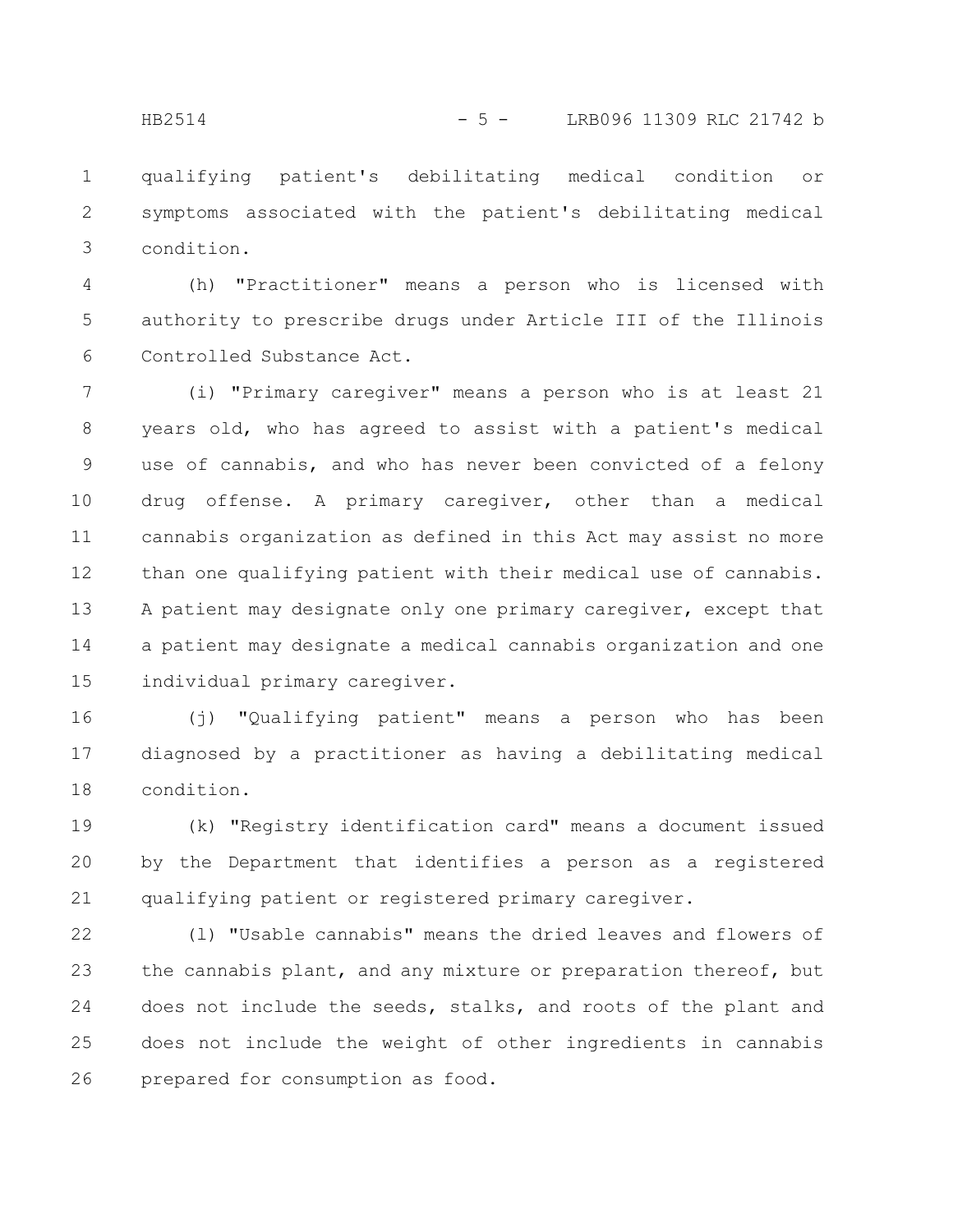(m) "Visiting qualifying patient" means a patient who is not a resident of Illinois or who has been a resident of Illinois less than 30 days. 1 2 3

(n) "Written certification" means a document signed by a practitioner, stating that in the practitioner's professional opinion the patient is likely to receive therapeutic or palliative benefit from the medical use of cannabis to treat or alleviate the patient's debilitating medical condition or symptoms associated with the debilitating medical condition. A written certification shall be made only in the course of a bona fide practitioner-patient relationship after the practitioner has completed a full assessment of the qualifying patient's medical history. The written certification shall specify the qualifying patient's debilitating medical condition. 4 5 6 7 8 9 10 11 12 13 14 15

16

Section 15. Protections for the medical use of cannabis.

(a) A qualifying patient who has been issued and possesses a registry identification card shall not be subject to arrest, prosecution, or penalty in any manner, or denied any right or privilege, including but not limited to civil penalty or disciplinary action by a business or occupational or professional licensing board or bureau, for the medical use of cannabis in accordance with this Act, provided that the qualifying patient possesses an amount of cannabis that does not exceed an "adequate supply" as defined in subsection (a) of 17 18 19 20 21 22 23 24 25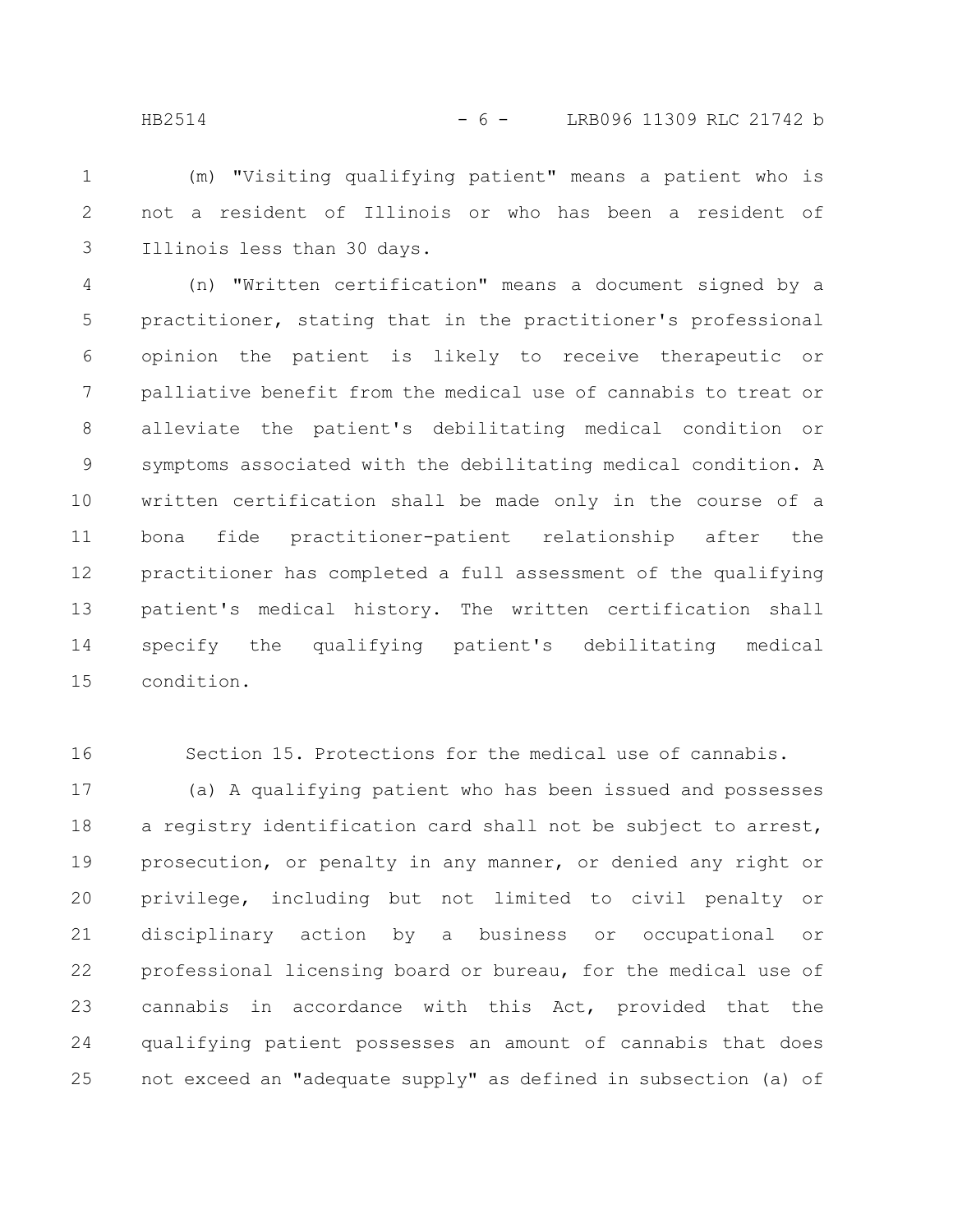Section 10 of this Act of usable cannabis. Such plants shall be kept in an enclosed, locked facility, unless they are being transported because the qualifying patient is moving or if they are being transported to the qualifying patient's property. Any incidental amount of seeds, stalks, and unusable roots shall also be allowed under state law and shall not be included in this amount. 1 2 3 4 5 6 7

(b) A primary caregiver who has been issued and possesses a registry identification card shall not be subject to arrest, prosecution, or penalty in any manner, or denied any right or privilege, including but not limited to civil penalty or disciplinary action by a business or occupational or professional licensing board or bureau, solely for assisting a qualifying patient to whom he or she is connected through the Department's registration process with the medical use of cannabis in accordance with this Act, provided that the primary caregiver possesses an amount of cannabis that does not exceed an "adequate supply" as defined in subsection (a) of Section 10 of this Act for the qualifying patient to whom he or she is connected through the Department's registration process. It is the intent of this provision that the total amount possessed between the qualifying patient and caregiver shall not exceed the patient's "adequate supply" as defined in subsection (a) of Section 10 of this Act. Such plants shall be kept in an enclosed, locked facility, unless they are being transported because the primary caregiver is moving or if they are being 8 9 10 11 12 13 14 15 16 17 18 19 20 21 22 23 24 25 26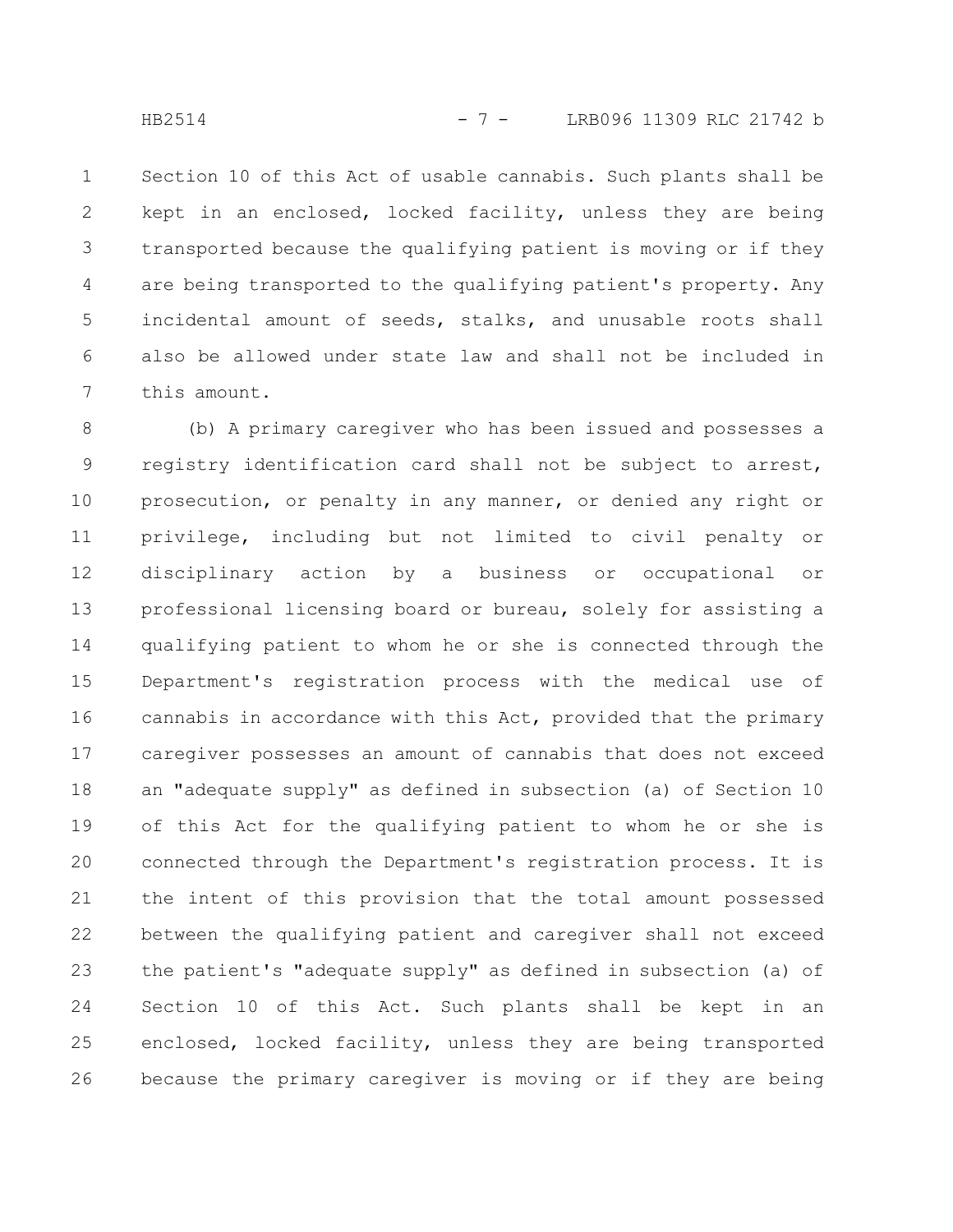transported to a primary caregiver's or a qualifying patient's property. Any incidental amount of seeds, stalks, and unusable roots shall also be allowed under state law and shall not be included in this amount. 1 2 3 4

(c) (1) There shall be a presumption that a qualifying patient or primary caregiver is engaged in the medical use of cannabis in accordance with this Act if the qualifying patient or primary caregiver: 5 6 7 8

(A) is in possession of a registry identification card; and 9 10

(B) is in possession of an amount of cannabis that does not exceed the amount allowed under this Act. 11 12

(2) The presumption may be rebutted by evidence that conduct related to cannabis was not for the purpose of treating or alleviating the qualifying patient's debilitating medical condition or symptoms associated with the debilitating medical condition, in accordance with this Act. 13 14 15 16 17 18

(d) A cardholder shall not be subject to arrest, prosecution, or penalty in any manner, or denied any right or privilege, including but not limited to civil penalty or disciplinary action by a business or occupational or professional licensing board or bureau, solely for giving cannabis to a registered qualifying patient or a registered primary caregiver for the registered qualifying patient's medical use where nothing of value is transferred in return, or 19 20 21 22 23 24 25 26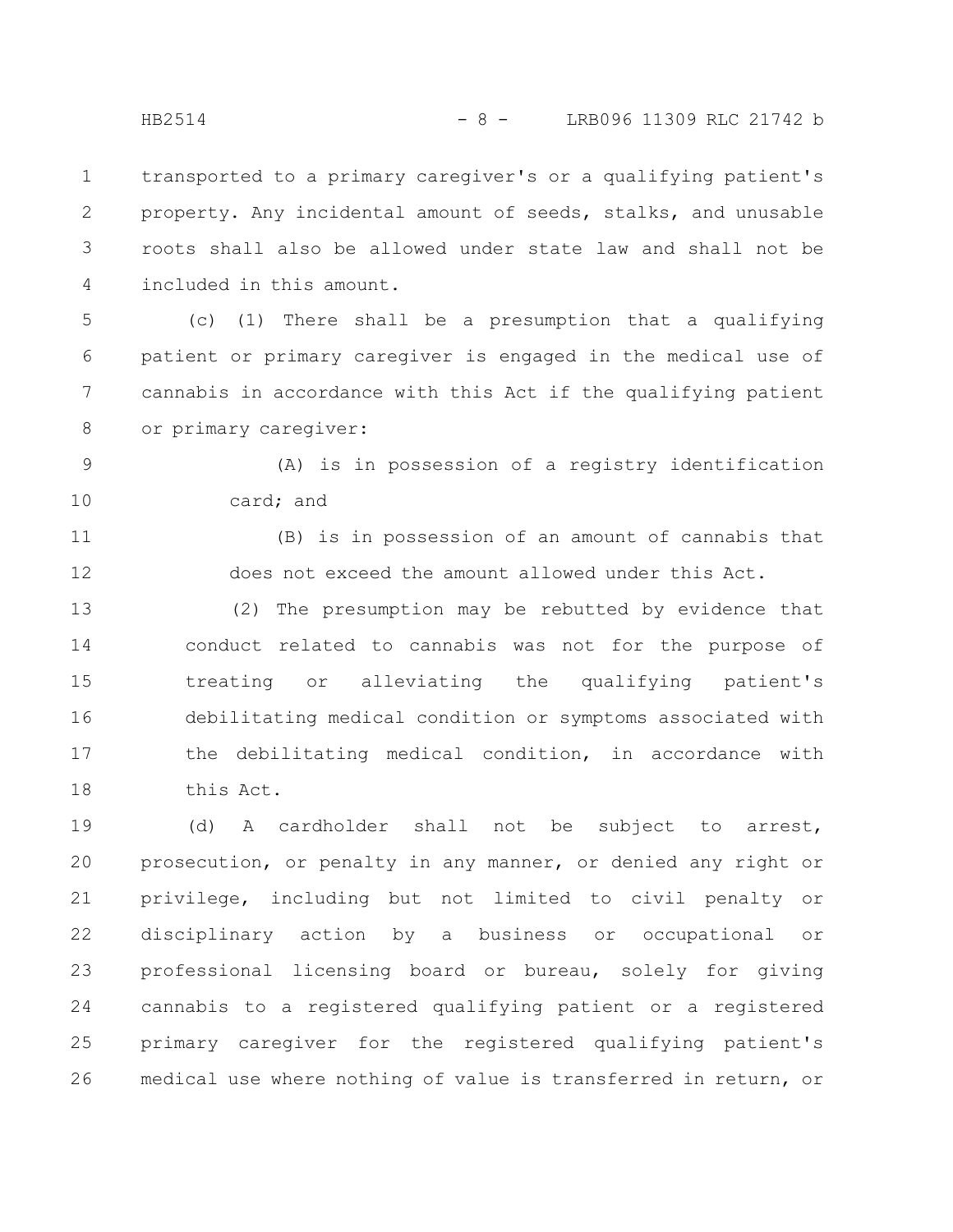HB2514 - 9 - LRB096 11309 RLC 21742 b

to offer to do the same. 1

(e) No school, employer, or landlord may refuse to enroll or employ or lease to, or otherwise penalize a person solely for his or her status as a registered qualifying patient or a registered primary caregiver, unless failing to do so would put the school, employer, or landlord in violation of federal law or cause it to lose a federal contract or funding. 2 3 4 5 6 7

(f) A person shall not be denied custody or visitation of a minor for acting in accordance with this Act, unless the person's behavior is such that it creates an unreasonable danger to the minor that can be clearly articulated and substantiated. 8 9 10 11 12

(g) A registered primary caregiver may receive compensation for costs associated with assisting a registered qualifying patient's medical use of cannabis, provided that registered primary caregiver is connected to the registered qualifying patient through the Department's registration process. Any such compensation shall not constitute the sale of controlled substances. 13 14 15 16 17 18 19

(h) A practitioner shall not be subject to arrest, prosecution, or penalty in any manner, or denied any right or privilege, including but not limited to civil penalty or disciplinary action by the Medical Disciplinary Board or by any other business or occupational or professional licensing board or bureau, solely for providing written certifications or for otherwise stating that, in the practitioner's professional 20 21 22 23 24 25 26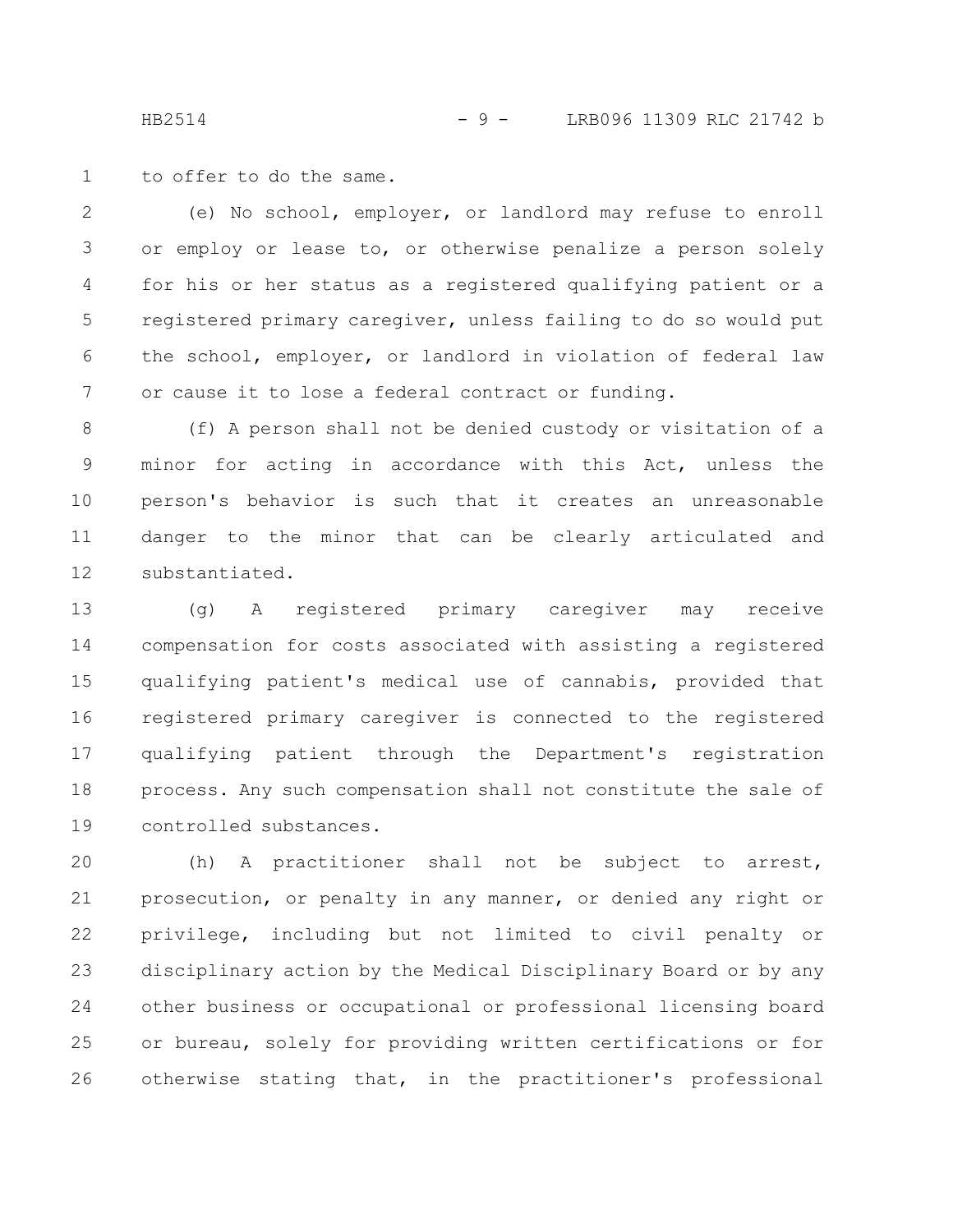opinion, a patient is likely to receive therapeutic benefit from the medical use of cannabis to treat or alleviate the patient's serious or debilitating medical condition or symptoms associated with the serious or debilitating medical condition, provided that nothing shall prevent a professional licensing board from sanctioning a practitioner for failing to properly evaluate a patient's medical condition or otherwise violating the standard of care for evaluating medical conditions. 1 2 3 4 5 6 7 8 9

(i) A person shall not be subject to arrest, prosecution, or penalty in any manner, or denied any right or privilege, including but not limited to civil penalty or disciplinary action by a business or occupational or professional licensing board or bureau, solely for providing a registered qualifying patient or a registered primary caregiver with cannabis paraphernalia for purposes of a qualifying patient's medical use of cannabis. 10 11 12 13 14 15 16 17

(j) Any cannabis, cannabis paraphernalia, licit property, or interest in licit property that is possessed, owned, or used in connection with the medical use of cannabis, as allowed under this Act, or acts incidental to such use, shall not be seized or forfeited. 18 19 20 21 22

(k) A person shall not be subject to arrest, prosecution, or penalty in any manner, or denied any right or privilege, including but not limited to civil penalty or disciplinary action by a business or occupational or professional licensing 23 24 25 26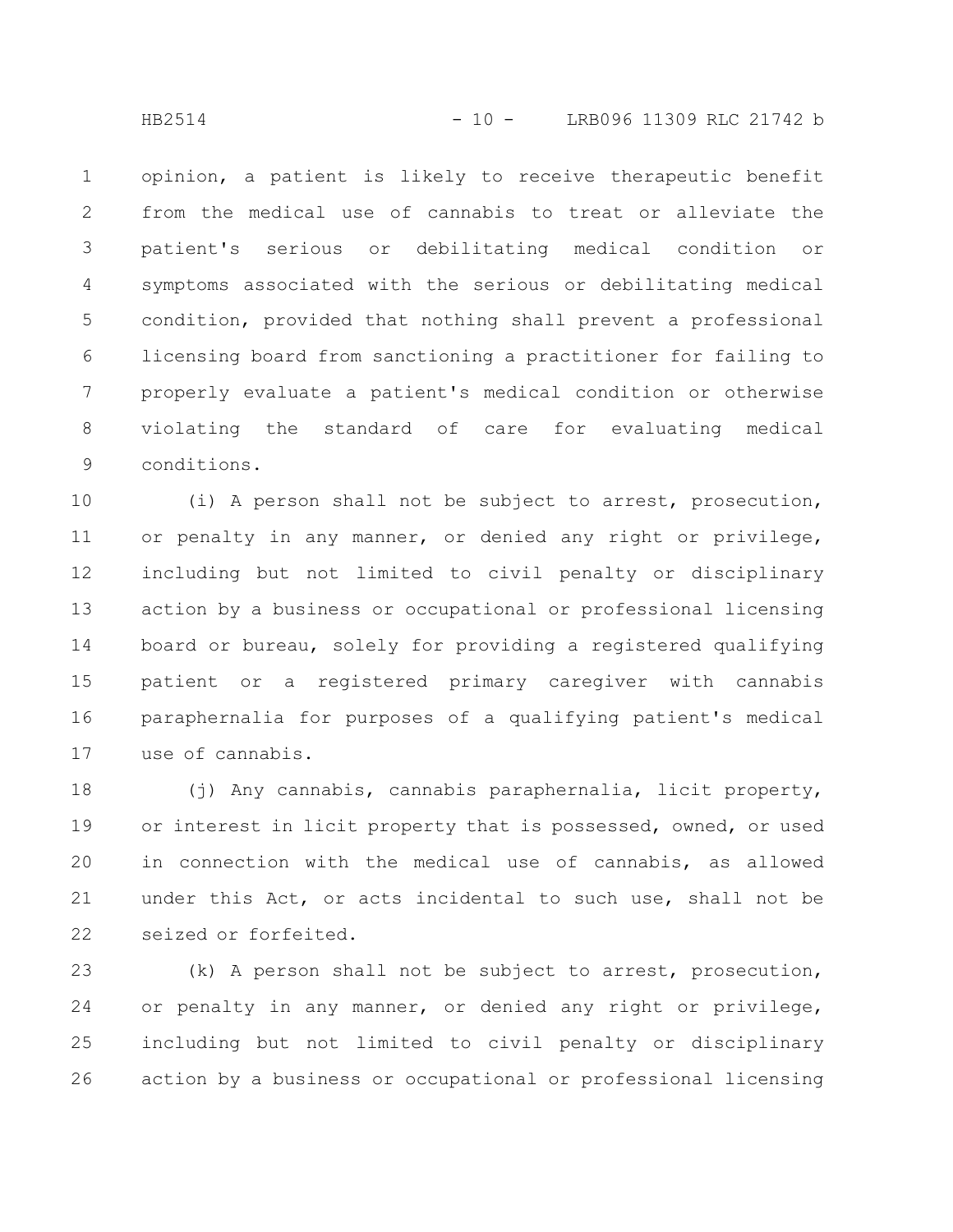board or bureau, simply for being in the presence or vicinity of the medical use of cannabis as allowed under this Act, or for assisting a registered qualifying patient with using or administering cannabis. This provision, however, shall not be construed to allow the consumption of cannabis by persons other than qualifying patients. 1 2 3 4 5 6

(l) A registry identification card, or its equivalent, that is issued under the laws of another state, district, territory, commonwealth, or insular possession of the United States that allows the medical use of cannabis by a visiting qualifying patient, shall have the same force and effect as a registry identification card issued by the Department. 7 8 9 10 11 12

(m) Any cardholder who sells cannabis to a person who is not allowed to use cannabis for medical purposes under this Act shall have his or her registry identification card revoked, and is liable for any other penalties for the sale of cannabis. The Department may revoke the registry identification card of any cardholder who violates this Act, and the cardholder shall be liable for any other penalties for the violation. 13 14 15 16 17 18 19

20

Section 20. Department to issue rules.

(a) Not later than 120 days after the effective date of this Act, the Department shall promulgate rules governing the manner in which it shall consider petitions from the public to add debilitating medical conditions to the list of debilitating medical conditions set forth in subsection (b) of Section 10 of 21 22 23 24 25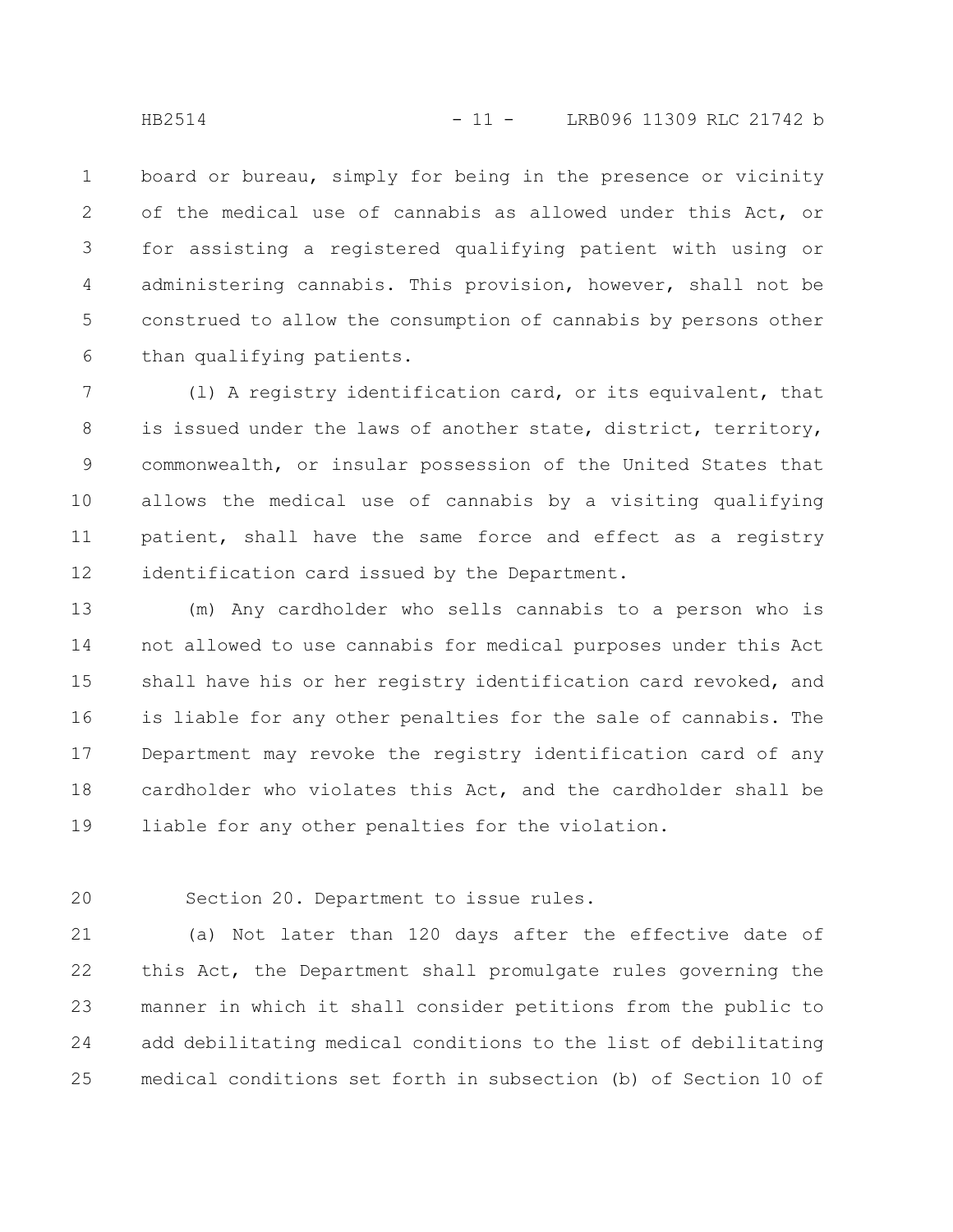this Act. In considering such petitions, the Department shall include public notice of, and an opportunity to comment in a public hearing upon, such petitions. The Department shall, after hearing, approve or deny such petitions within 180 days of submission of the petition. The approval or denial of such a petition shall be considered a final Department action, subject to judicial review. Jurisdiction and venue for judicial review are vested in the Circuit Court. 1 2 3 4 5 6 7 8

(b) Not later than 120 days after the effective date of this Act, the Department shall promulgate rules governing the manner in which it shall consider applications for and renewals of registry identification cards for qualifying patients and primary caregivers. The Department's rules shall establish application and renewal fees that generate revenues sufficient to offset all expenses of implementing and administering this Act. The fee shall include an additional \$2 per registry identification card which shall be allocated to drug treatment and prevention. The Department may establish a sliding scale of application and renewal fees based upon a qualifying patient's family income. The Department may accept donations from private sources in order to reduce the application and renewal fees. 9 10 11 12 13 14 15 16 17 18 19 20 21

22

Section 25. Administering the Department's rules.

(a) The Department shall issue registry identification cards to qualifying patients who submit the following, in accordance with the Department's rules: 23 24 25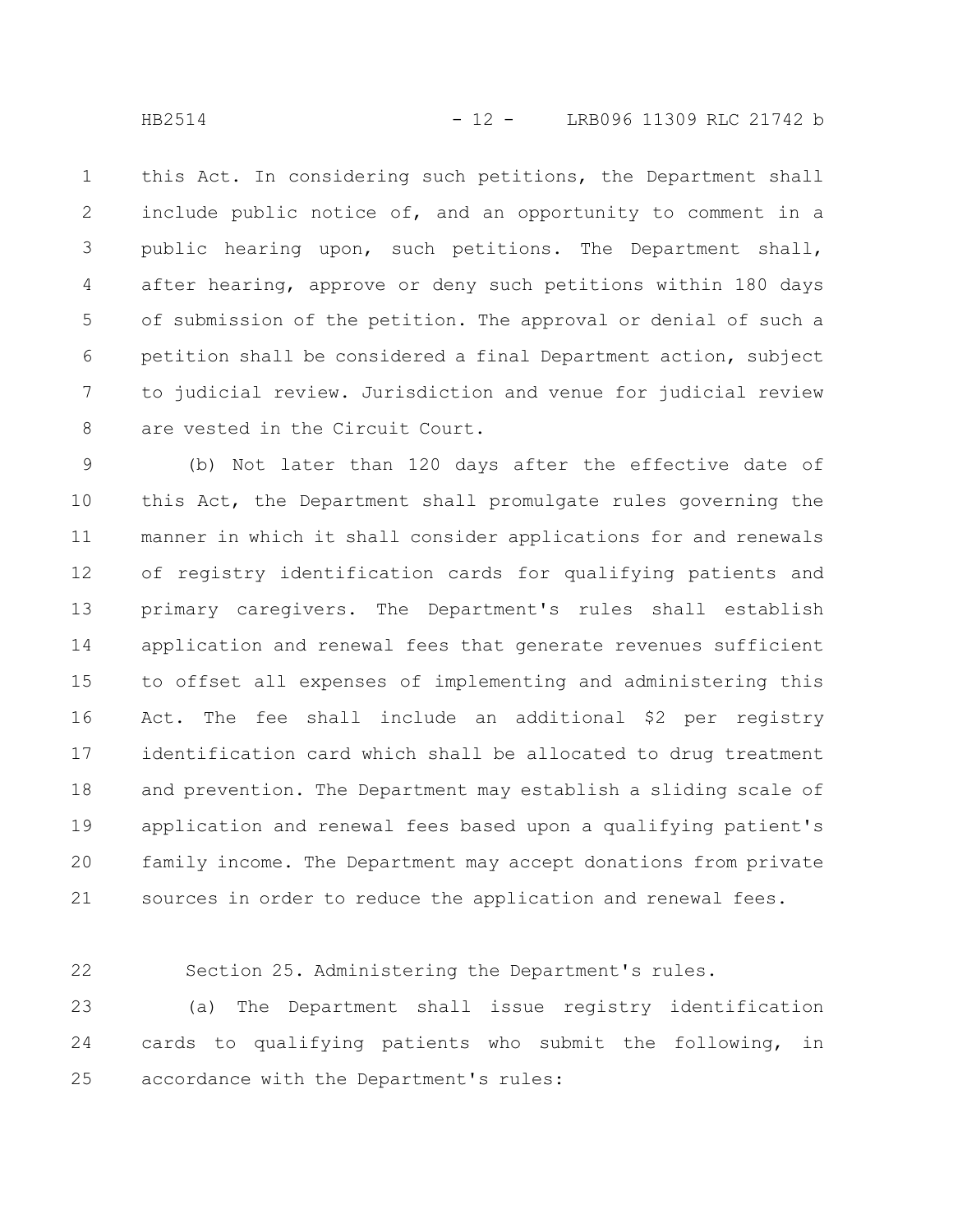HB2514 - 13 - LRB096 11309 RLC 21742 b

1

(1) written certification;

2

(2) application or renewal fee;

(3) name, address, and date of birth of the qualifying patient, except that if the applicant is homeless, no address is required; 3 4 5

(4) name, address, and telephone number of the qualifying patient's practitioner; and 6 7

(5) name, address, and date of birth of each primary caregiver, if any, of the qualifying patient. 8 9

(b) The Department shall not issue a registry identification card to a qualifying patient who is under the age of 18 unless: 10 11 12

(1) The qualifying patient's practitioner has explained the potential risks and benefits of the medical use of cannabis to the qualifying patient and to a parent, guardian, or person having legal custody of the qualifying patient; and 13 14 15 16 17

(2) The parent, guardian, or person having legal custody consents in writing to: 18 19

(A) allow the qualifying patient's medical use of cannabis; 20 21

(B) serve as one of the qualifying patient's primary caregivers; and 22 23

(C) control the acquisition of the cannabis, the dosage, and the frequency of the medical use of cannabis by the qualifying patient. 24 25 26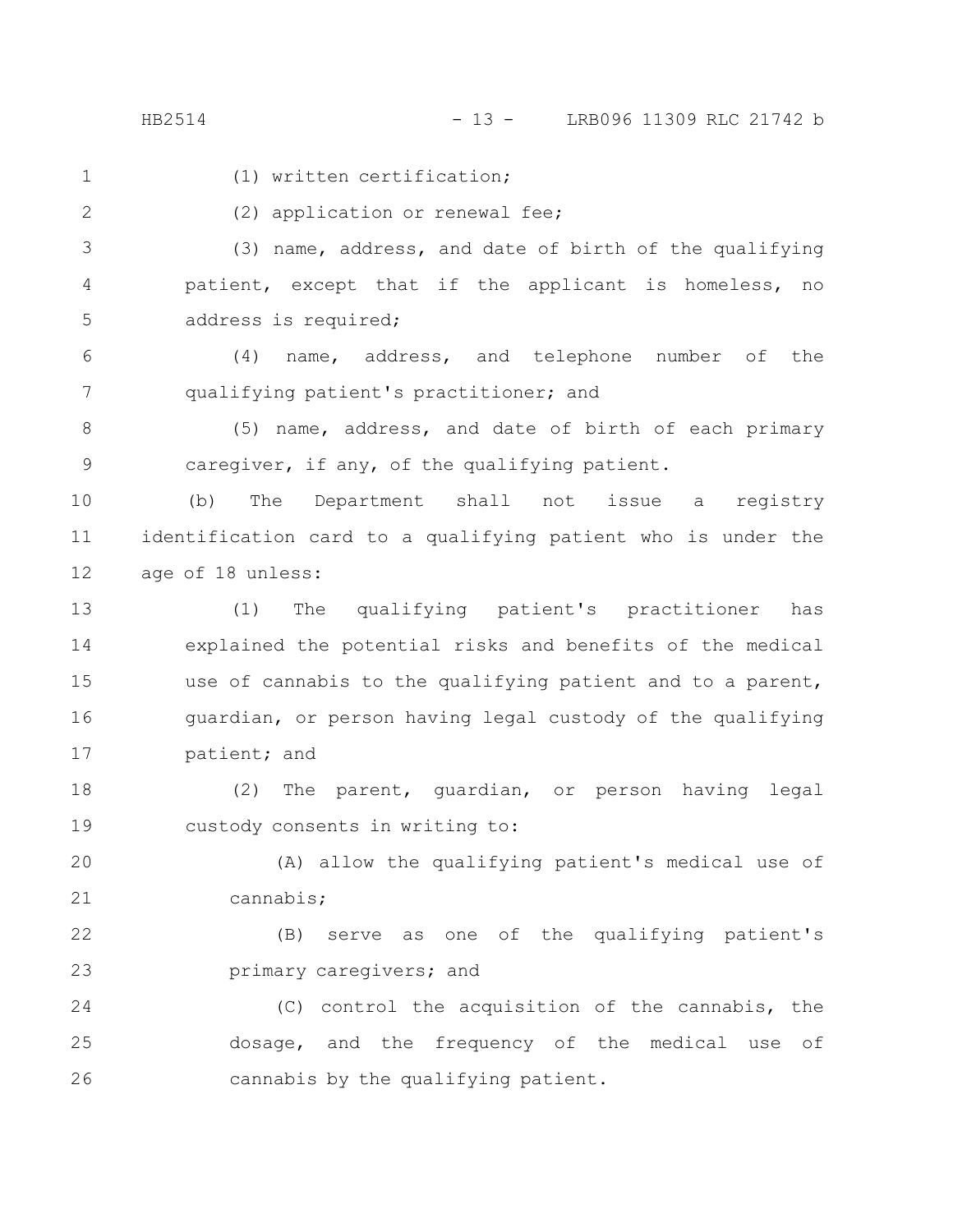HB2514 - 14 - LRB096 11309 RLC 21742 b

(c) The Department shall verify the information contained in an application or renewal submitted pursuant to this Section, and shall approve or deny an application or renewal within 15 days of receiving it. The Department may deny an application or renewal only if the applicant did not provide the information required pursuant to this Section, or if the Department determines that the information provided was falsified. Rejection of an application or renewal is considered a final Department action, subject to judicial review. Jurisdiction and venue for judicial review are vested in the Illinois Circuit Court. 1 2 3 4 5 6 7 8 9 10 11

(d) The Department shall issue a registry identification card to each primary caregiver, if any, who is named in a qualifying patient's approved application, up to a maximum of 2 primary caregivers per qualifying patient. 12 13 14 15

(e) The Department shall issue registry identification cards within 5 days of approving an application or renewal, which shall expire one year after the date of issuance. Registry identification cards shall contain all of the following: 16 17 18 19 20

(1) Name, address, and date of birth of the qualifying patient; 21 22

(2) Name, address, and date of birth of each primary caregiver, if any, of the qualifying patient; 23 24

(3) The date of issuance and expiration date of the registry identification card; 25 26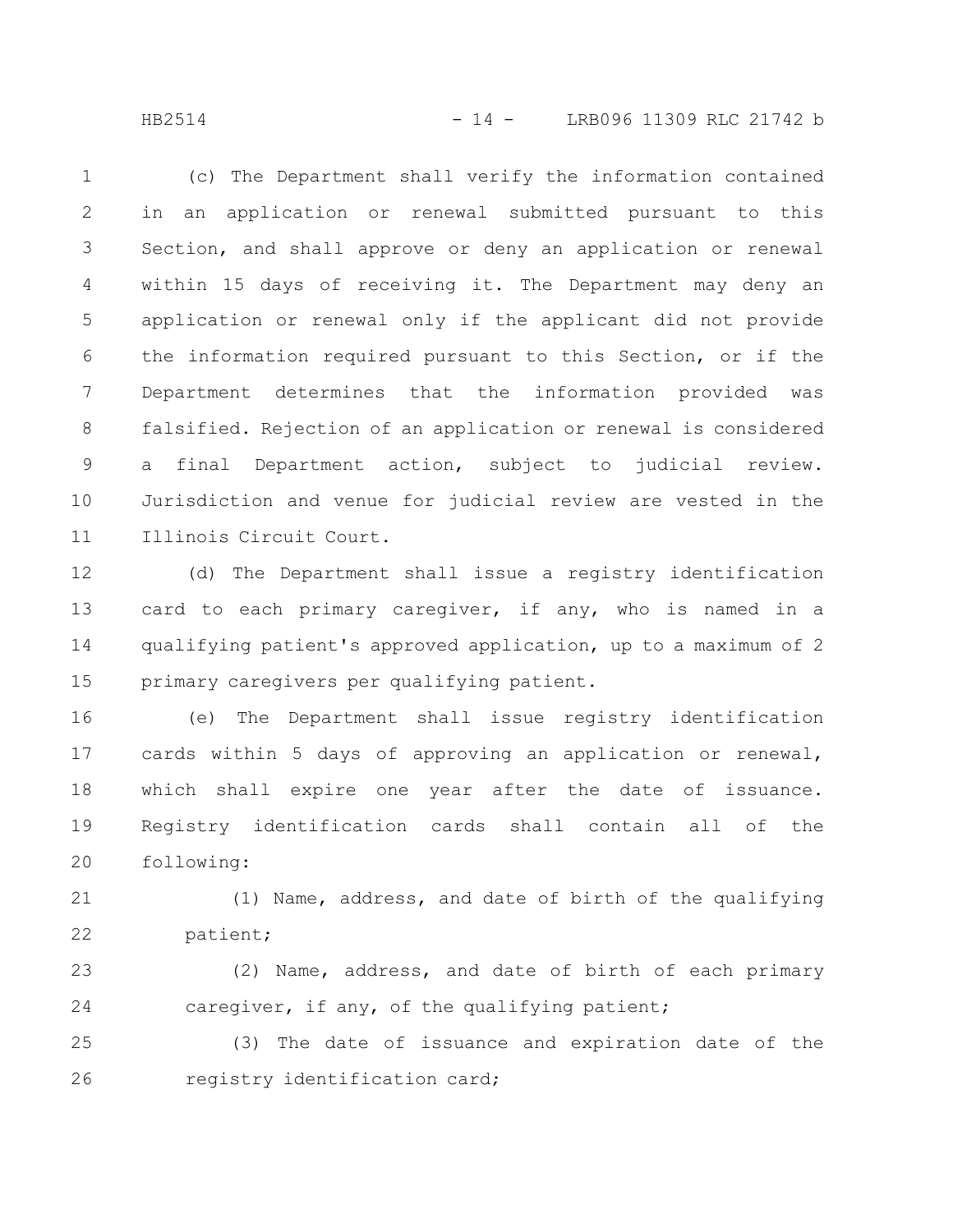(4) A random identification number that is unique to the cardholder; and 1 2

(5) A photograph, if the Department decides to require one. 3 4

(f) (1) A registered qualifying patient shall notify the Department of any change in the registered qualifying patient's name, address, or primary caregiver, or if the registered qualifying patient ceases to have his or her debilitating medical condition, within 10 days of such change. 5 6 7 8 9

(2) A registered qualifying patient who fails to notify the Department of any of these changes is responsible for a civil infraction, punishable by a fine of no more than \$150. If the registered qualifying patient's certifying practitioner notifies the Department in writing that the registered qualifying patient has ceased to suffer from a debilitating medical condition, the card shall become null and void upon notification by the Department to the qualifying patient. 10 11 12 13 14 15 16 17 18

(3) A registered primary caregiver shall notify the Department of any change in his or her name or address within 10 days of such change. A registered primary caregiver who fails to notify the Department of any of these changes is responsible for a civil infraction, punishable by a fine of no more than \$150. 19 20 21 22 23 24

(4) When a registered qualifying patient or registered primary caregiver notifies the Department of any changes 25 26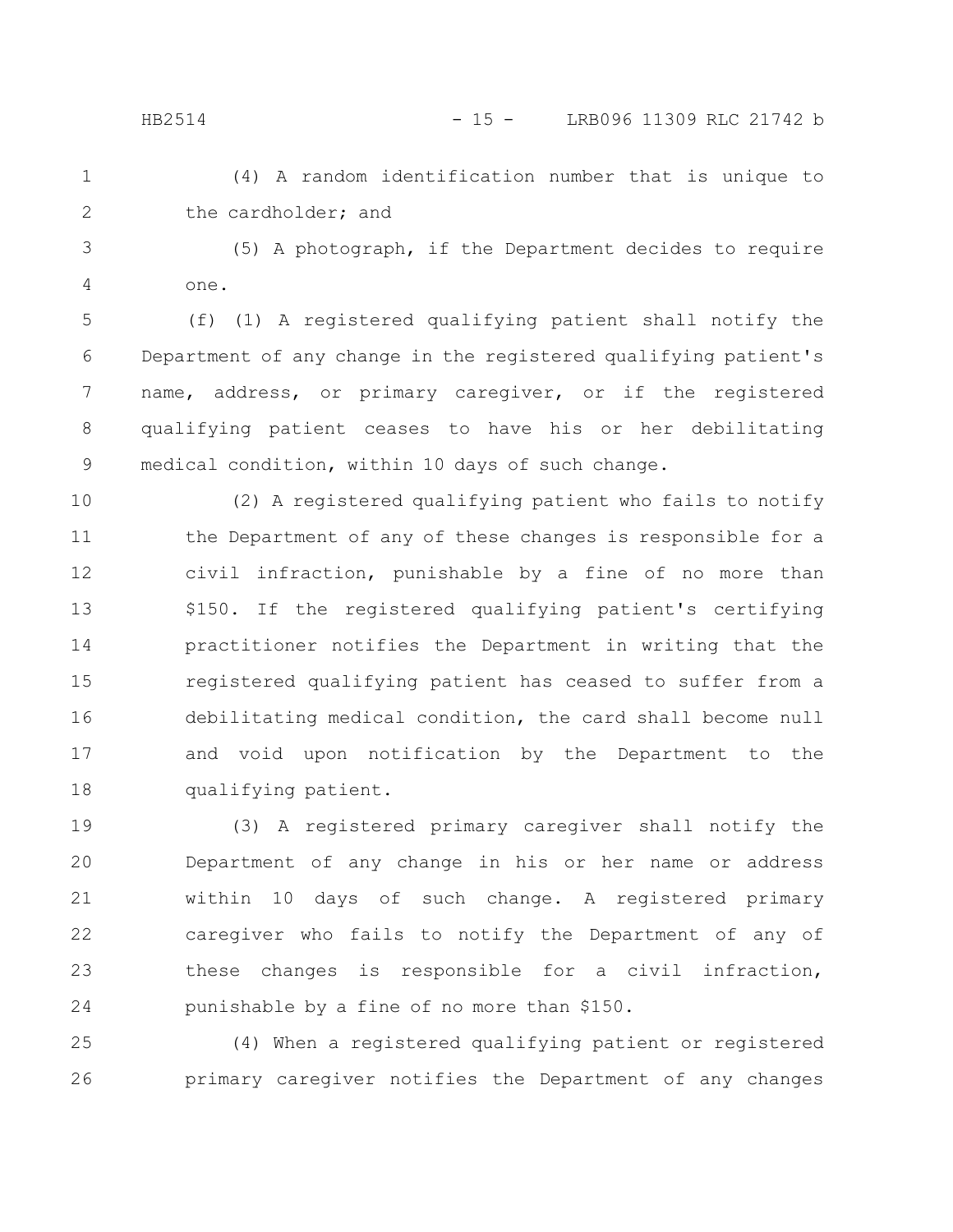listed in this subsection, the Department shall issue the registered qualifying patient and each registered primary caregiver a new registry identification card within 10 days of receiving the updated information and a \$10 fee.

(5) When a registered qualifying patient changes his or her registered primary caregiver, the Department shall notify the primary caregiver within 10 days. The registered primary caregiver's protections as provided in this Act shall expire 10 days after notification by the Department. 5 6 7 8 9

(6) If a registered qualifying patient or registered primary caregiver loses his or her registry identification card, he or she shall notify the Department and submit a \$10 fee within 10 days of losing the card. Within 5 days after such notification, the Department shall issue a new registry identification card with a new random identification number. 10 11 12 13 14 15 16

(g) Possession of, or application for, a registry identification card shall not constitute probable cause or reasonable suspicion, nor shall it be used to support the search of the person or property of the person possessing or applying for the registry identification card. 17 18 19 20 21

22

(h) The following confidentiality rules shall apply:

(1) Applications and supporting information submitted by qualifying patients, including information regarding their primary caregivers and practitioners, are confidential. 23 24 25 26

1

2

3

4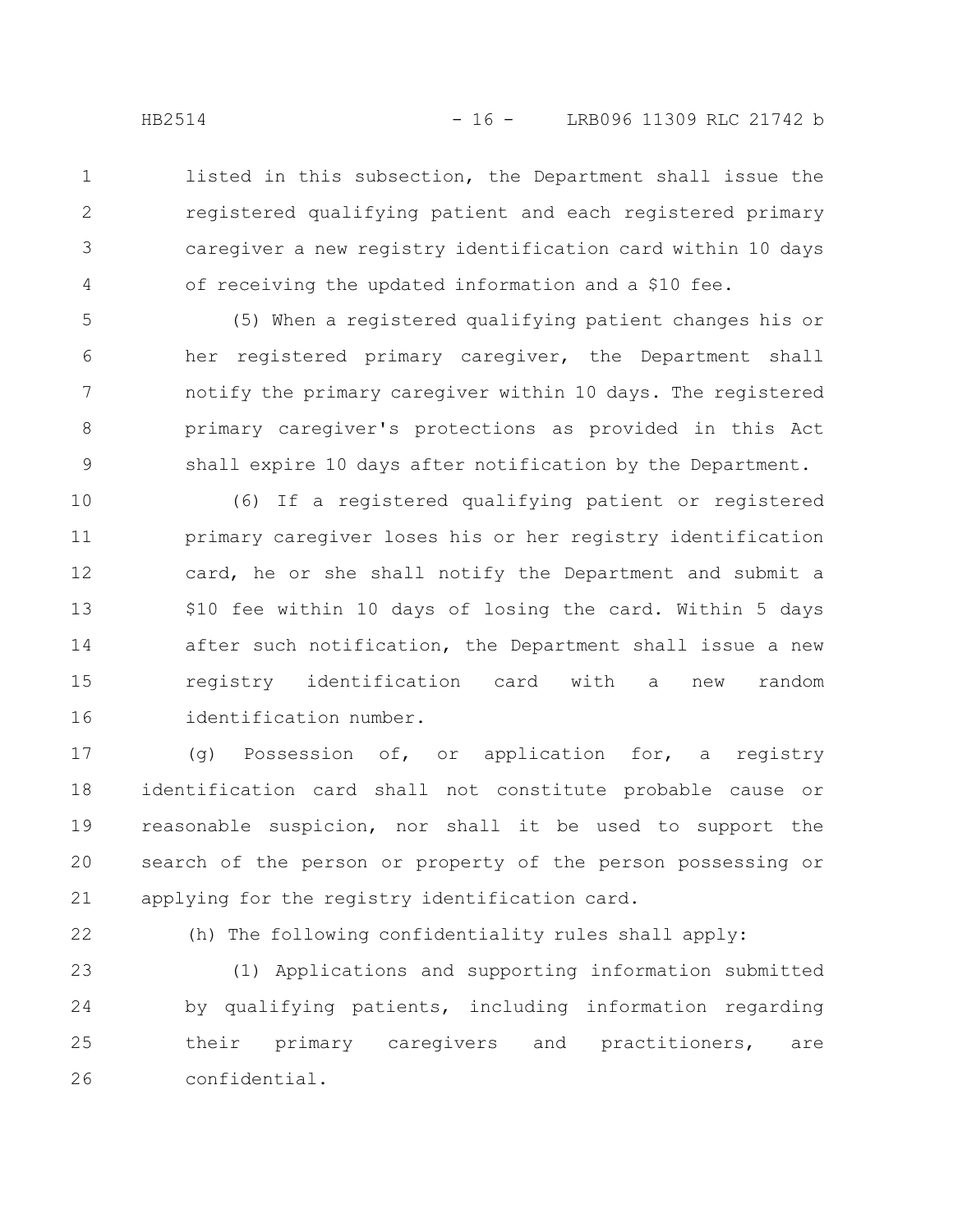(2) The Department shall maintain a confidential list of the persons to whom the Department has issued registry identification cards. Individual names and other identifying information on the list shall be confidential, exempt from the Freedom of Information Act, and not subject to disclosure, except to authorized employees of the Department as necessary to perform official duties of the Department. 1 2 3 4 5 6 7 8

(3) The Department shall verify to law enforcement personnel whether a registry identification card is valid, without disclosing more information than is reasonably necessary to verify the authenticity of the registry identification card. 9 10 11 12 13

(4) It is a Class B misdemeanor for any person, including an employee or official of the Department or another state agency or local government, to breach the confidentiality of information obtained pursuant to this Act. Notwithstanding this provision, Department employees may notify law enforcement about falsified or fraudulent information submitted to the Department, so long as the employee who suspects that falsified or fraudulent information has been submitted confers with his or her supervisor (or at least one other employee of the Department) and both agree that circumstances exist that warrant reporting. 14 15 16 17 18 19 20 21 22 23 24 25

(i) The Department shall submit to the General Assembly an 26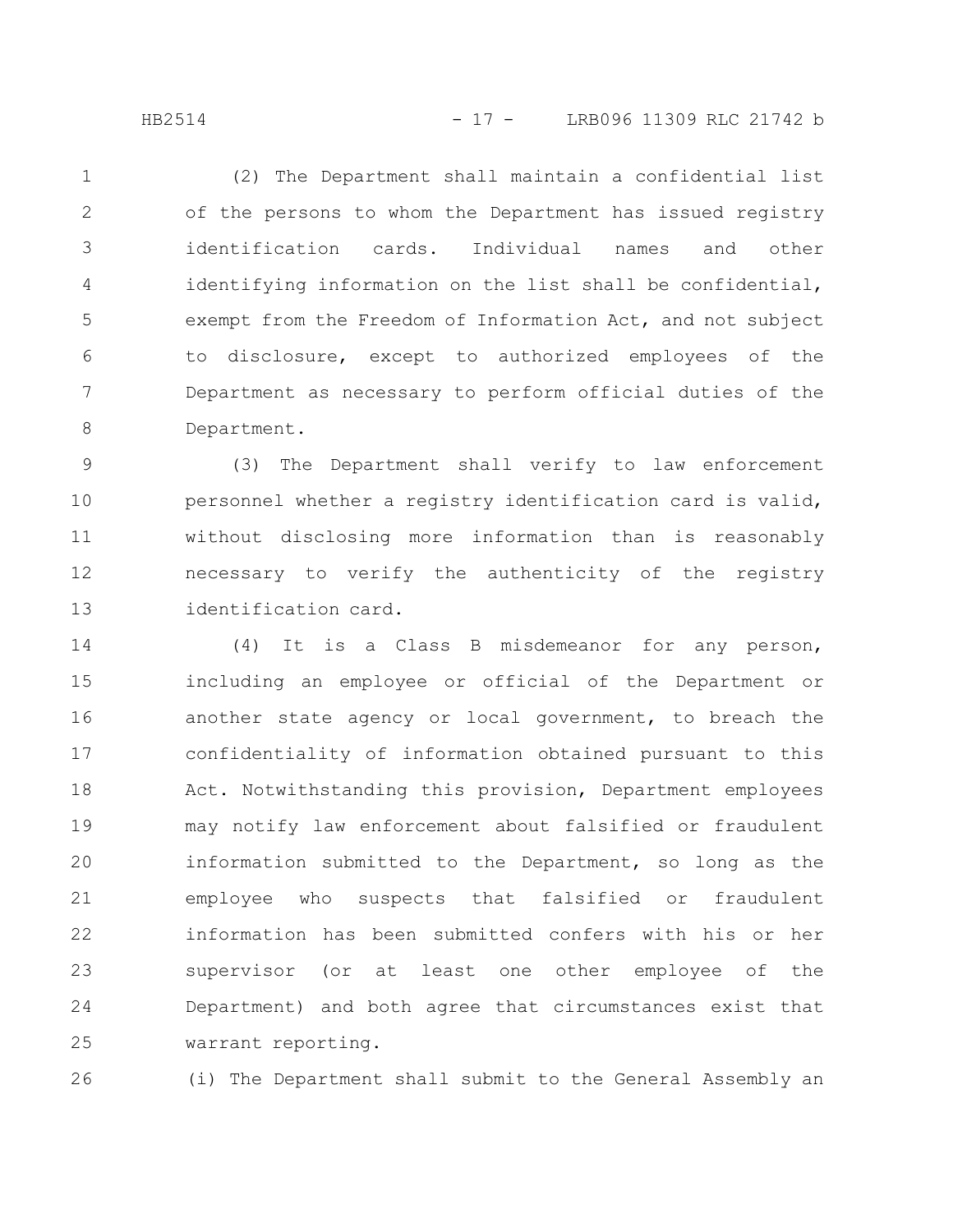annual report that does not disclose any identifying information about qualifying patients, primary caregivers, or practitioners, but does contain, at a minimum, all of the following information: 1 2 3 4

5

6

(1) The number of applications and renewals filed for registry identification cards.

(2) The number of qualifying patients and primary caregivers approved in each county. 7 8

(3) The nature of the debilitating medical conditions of the qualifying patients. 9 10

(4) The number of registry identification cards revoked. 11 12

(5) The number of practitioners providing written certifications for qualifying patients. 13 14

(j) Where a state-funded or locally funded law enforcement agency encounters an individual who, during the course of the investigation, credibly asserts that he or she is a registered qualifying patient or registered primary caregiver, the law enforcement agency shall not provide any information from any cannabis-related investigation of the person to any law enforcement authority that does not recognize the protection of this Act and any prosecution of the individual for a violation of this Act shall be conducted pursuant to the laws of this State. 15 16 17 18 19 20 21 22 23 24

25

Section 30. Scope of Act.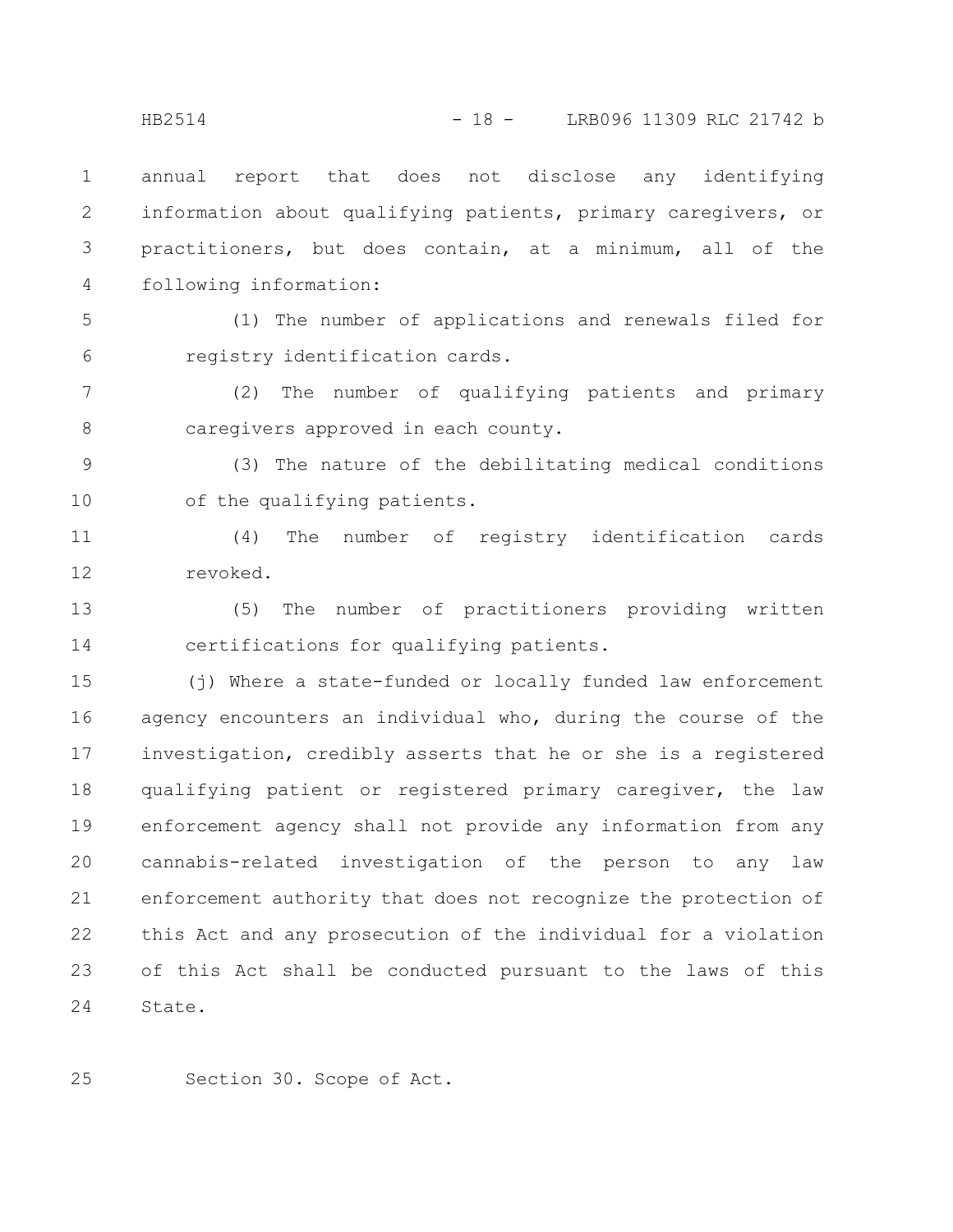(a) This Act shall not permit any person to do any of the following: 1 2

(1) Undertake any task under the influence of cannabis, when doing so would constitute negligence or professional malpractice. 3 4 5

(2) Possess cannabis, or otherwise engage in the medical use of cannabis: 6 7

8

(A) in a school bus;

(B) on the grounds of any preschool or primary or secondary school; or 9 10

11

(C) in any correctional facility.

(3) Smoke cannabis: 12

13

14

(A) on any form of public transportation; or

(B) in any public place.

(4) Operate, navigate, or be in actual physical control of any motor vehicle, aircraft, or motorboat while under the influence of cannabis. However, a registered qualifying patient shall not be considered to be under the influence of cannabis solely because of the presence of metabolites or components of cannabis that appear in insufficient concentration to cause impairment. 15 16 17 18 19 20 21

22

(b) Nothing in this Act shall be construed to require:

(1) A government medical assistance program or private health insurer to reimburse a person for costs associated with the medical use of cannabis; or 23 24 25

26

(2) An employer to accommodate the ingestion of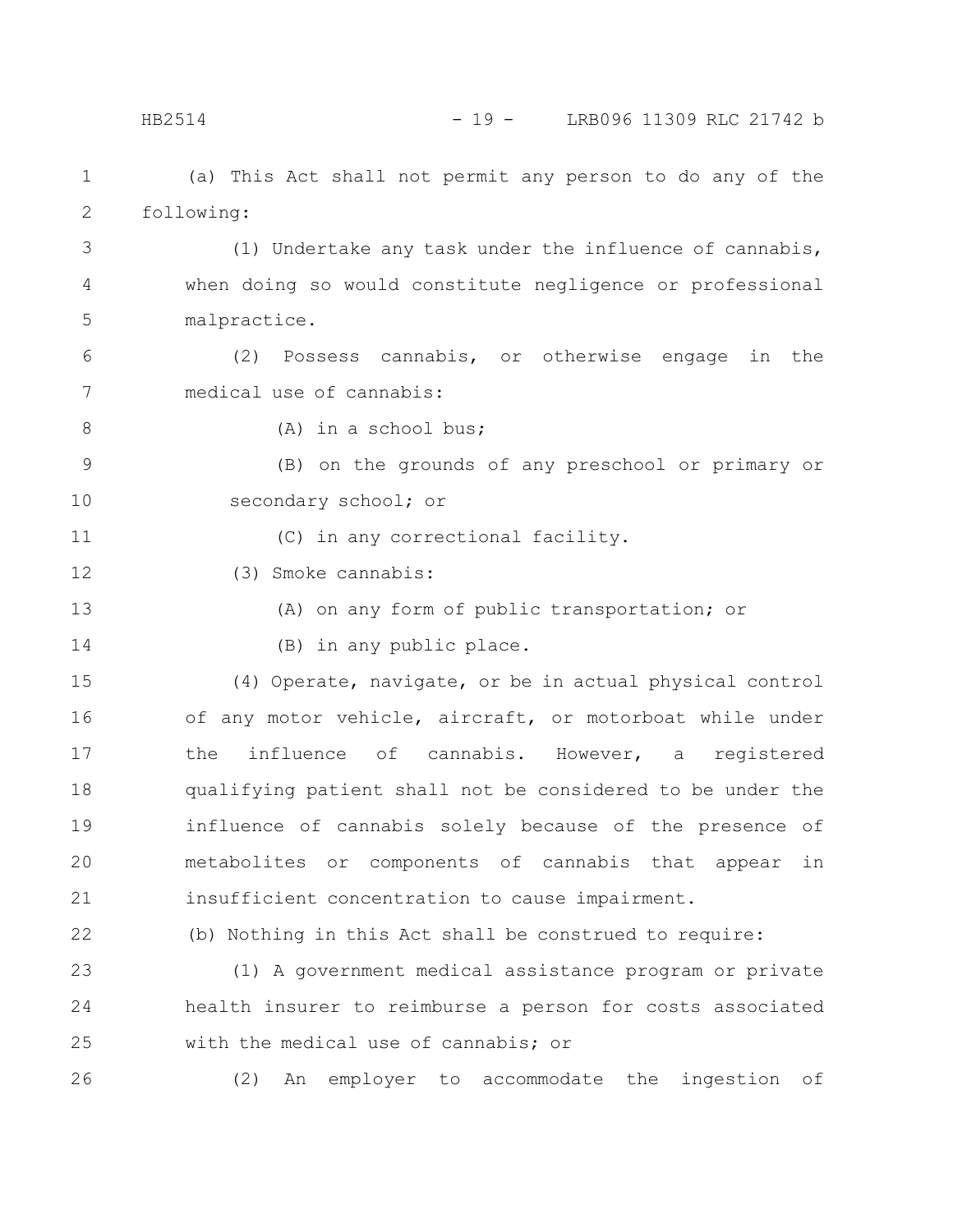cannabis in any workplace or any employee working while under the influence of cannabis, provided that a qualifying patient shall not be considered to be under the influence of cannabis solely because of the presence of metabolites or components of cannabis that appear in insufficient concentration to cause impairment. 1 2 3 4 5 6

(c) Fraudulent representation to a law enforcement official of any fact or circumstance relating to the medical use of cannabis to avoid arrest or prosecution is a petty offense punishable by a fine of \$500, which shall be in addition to any other penalties that may apply for making a false statement or for the use of cannabis other than use undertaken pursuant to this Act. 7 8 9 10 11 12 13

Section 35. Affirmative defense and dismissal for medical cannabis. 14 15

(a) Except as provided in Section 30, a patient and a patient's primary caregiver, if any, may assert the medical purpose for using cannabis as a defense to any prosecution involving cannabis, and this defense shall be presumed valid where the evidence shows that: 16 17 18 19 20

(1) A practitioner has stated that, in the practitioner's professional opinion, after having completed a full assessment of the patient's medical history and current medical condition made in the course of a bona fide practitioner-patient relationship, the patient 21 22 23 24 25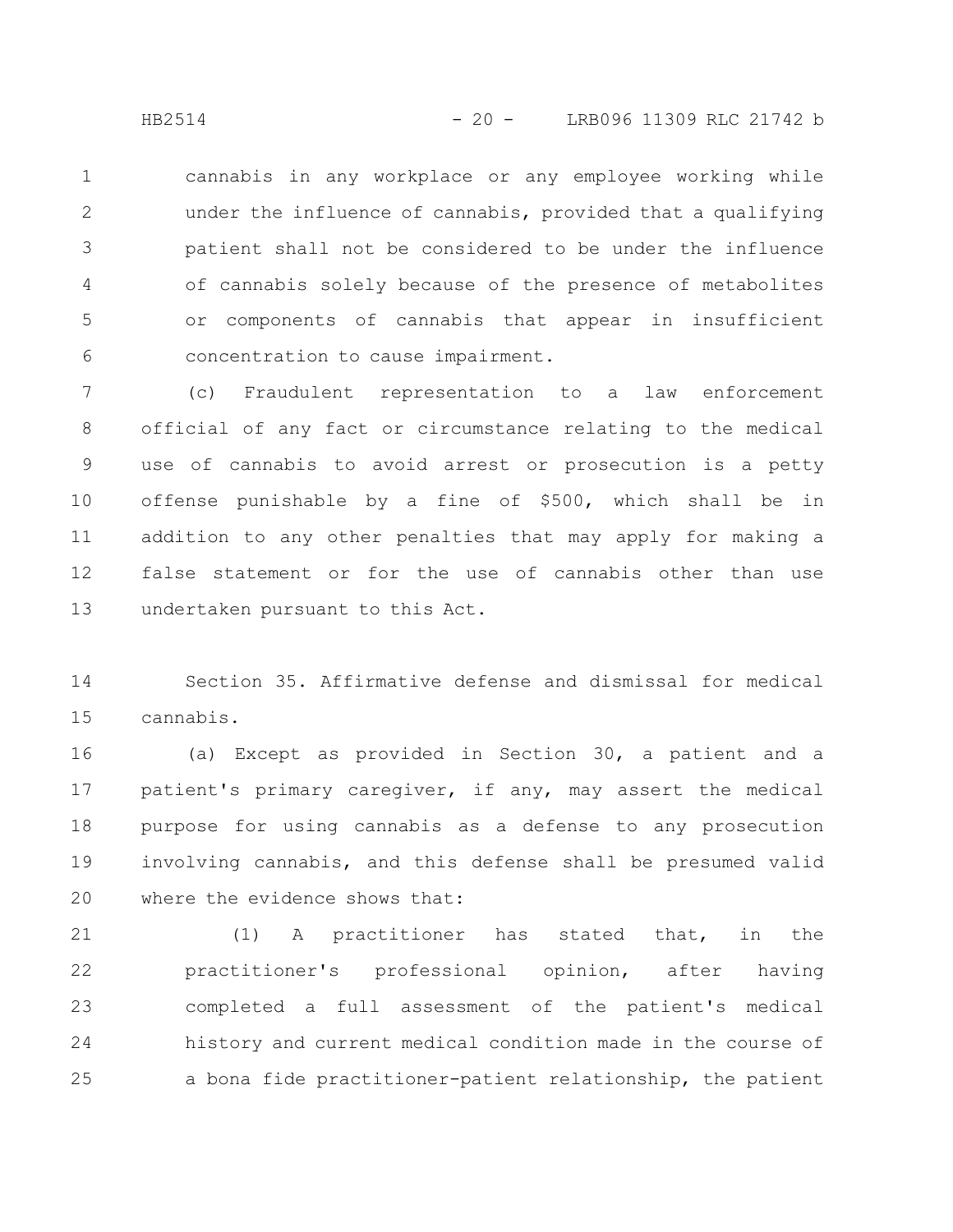is likely to receive therapeutic or palliative benefit from the medical use of cannabis to treat or alleviate the patient's serious or debilitating medical condition or symptoms associated with the patient's serious or debilitating medical condition; and 1 2 3 4 5

(2) The patient and the patient's primary caregiver, if any, were collectively in possession of a quantity of cannabis that was not more than was reasonably necessary to ensure the uninterrupted availability of cannabis for the purpose of treating or alleviating the patient's serious or debilitating medical condition or symptoms associated with the patient's serious or debilitating medical condition; and 6 7 8 9 10 11 12 13

(3) The patient and the patient's primary caregiver, if any, were engaged in the acquisition, possession, cultivation, manufacture, use, delivery, transfer, or transportation of cannabis or paraphernalia relating to the administration of cannabis to treat or alleviate the patient's serious or debilitating medical condition or symptoms associated with the patient's serious or debilitating medical condition. 14 15 16 17 18 19 20 21

(b) A person may assert the medical purpose for using cannabis in a motion to dismiss, and the charges shall be dismissed following an evidentiary hearing where the person shows the elements listed in subsection (a). 22 23 24 25

26

(c) If a patient or a patient's primary caregiver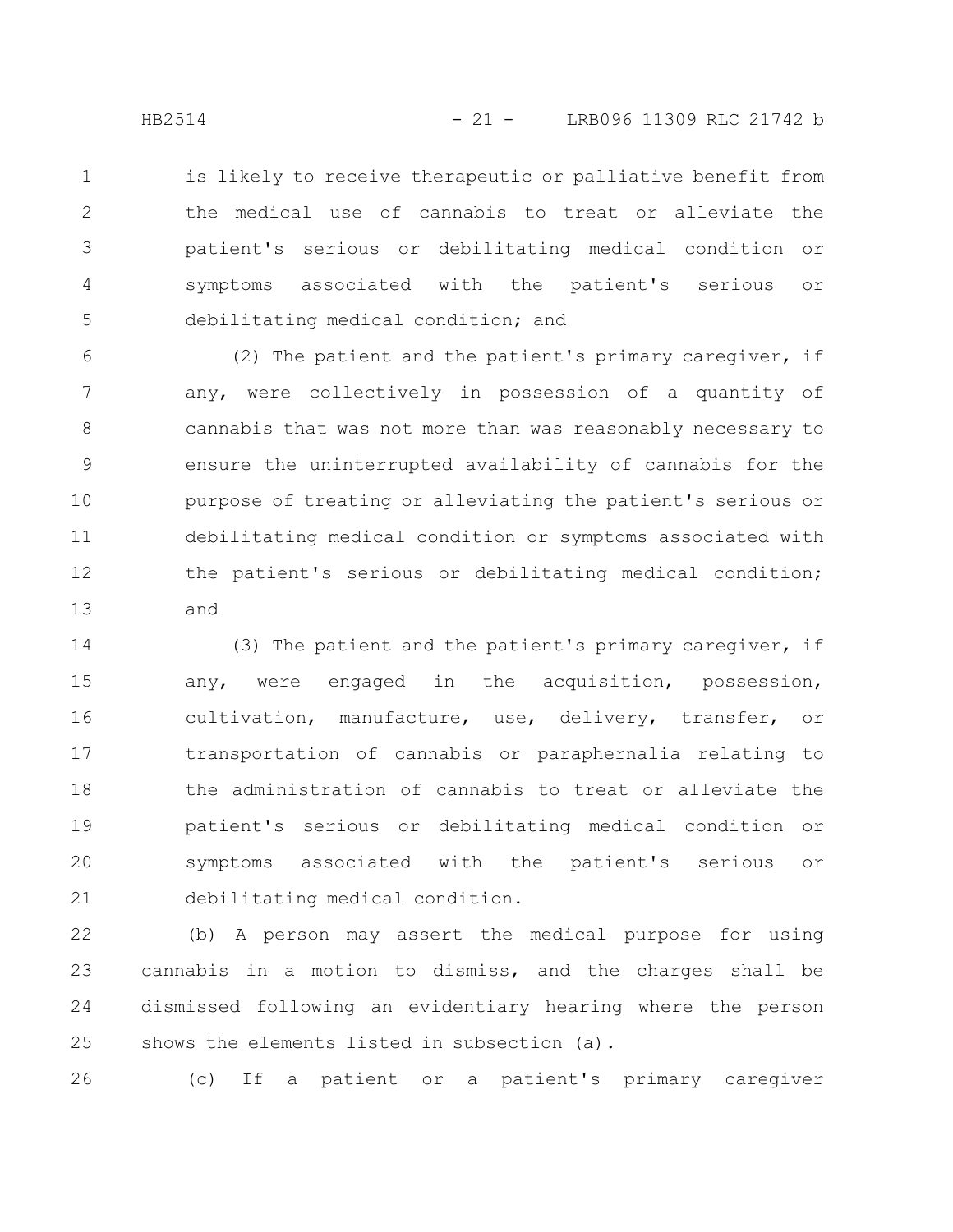demonstrates the patient's medical purpose for using cannabis pursuant to this Section, the patient and the patient's primary caregiver shall not be subject to the following for the patient's use of cannabis for medical purposes: 1 2 3 4

5

(1) disciplinary action by a business or occupational or professional licensing board or bureau; or

6 7

(2) forfeiture of any interest in or right to property.

8

Section 40. Enforcement of this Act.

(a) If the Department fails to adopt rules to implement this Act within 120 days of the effective date of this Act, a qualifying patient may commence an action in the Circuit Court to compel the Department to perform the actions mandated pursuant to the provisions of this Act. 9 10 11 12 13

(b) If the Department fails to issue a valid registry identification card in response to a valid application or renewal submitted pursuant to this Act within 20 days of its submission, the registry identification card shall be deemed granted, and a copy of the registry identification application or renewal shall be deemed a valid registry identification card. 14 15 16 17 18 19 20

(c) If at any time after the 140 days following the effective date of this Act the Department is not accepting applications, including if it has not created rules allowing qualifying patients to submit applications, a notarized statement by a qualifying patient containing the information 21 22 23 24 25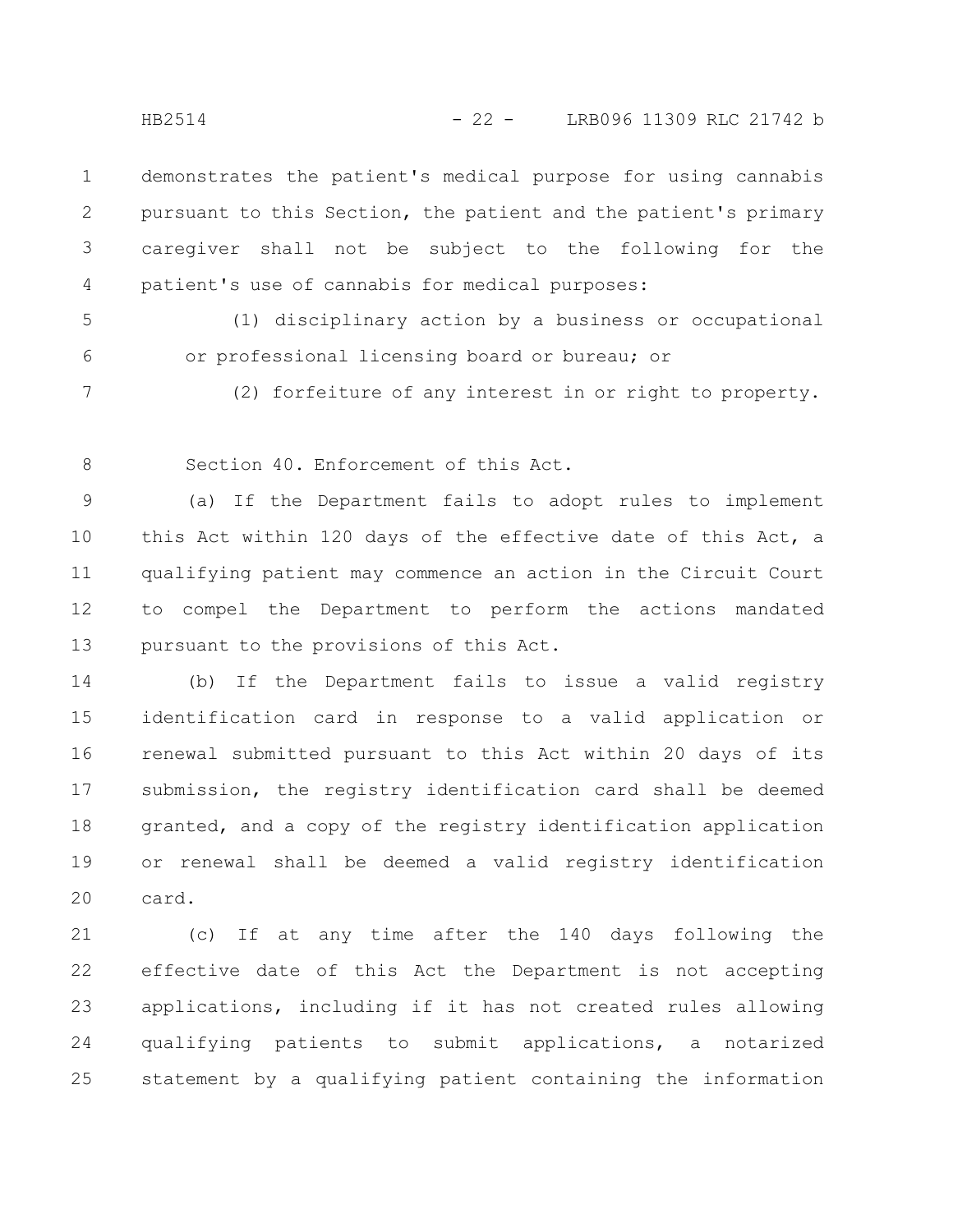required in an application, pursuant to clauses (a)(2) through (a)(5) of Section 25 together with a written certification shall be deemed a valid registry identification card. 1 2 3

4

5

Section 45. Medical cannabis organization.

(a) Definition. For purposes of this Section, "medical cannabis organization" means an entity registered under this Section that acquires, possesses, cultivates, manufactures, delivers, transfers, transports, supplies, or dispenses cannabis, or related supplies and educational materials, to registered qualifying patients and their registered primary caregivers. A medical cannabis organization is a primary caregiver. All provisions of this Act pertaining to a primary caregiver shall apply to a medical cannabis organization unless they conflict with a provision contained in this Section. A medical cannabis organization shall supply cannabis to any number of registered qualifying patients who have designated it as one of their primary caregivers. 6 7 8 9 10 11 12 13 14 15 16 17 18

19

(b) Registration requirements.

(1) The Department shall register a medical cannabis organization and issue a registration certificate within 20 days to any person or entity that provides: 20 21 22

(A) A fee paid to the Department in the amount of \$5,000; 23 24

25

(B) The legal name of the medical cannabis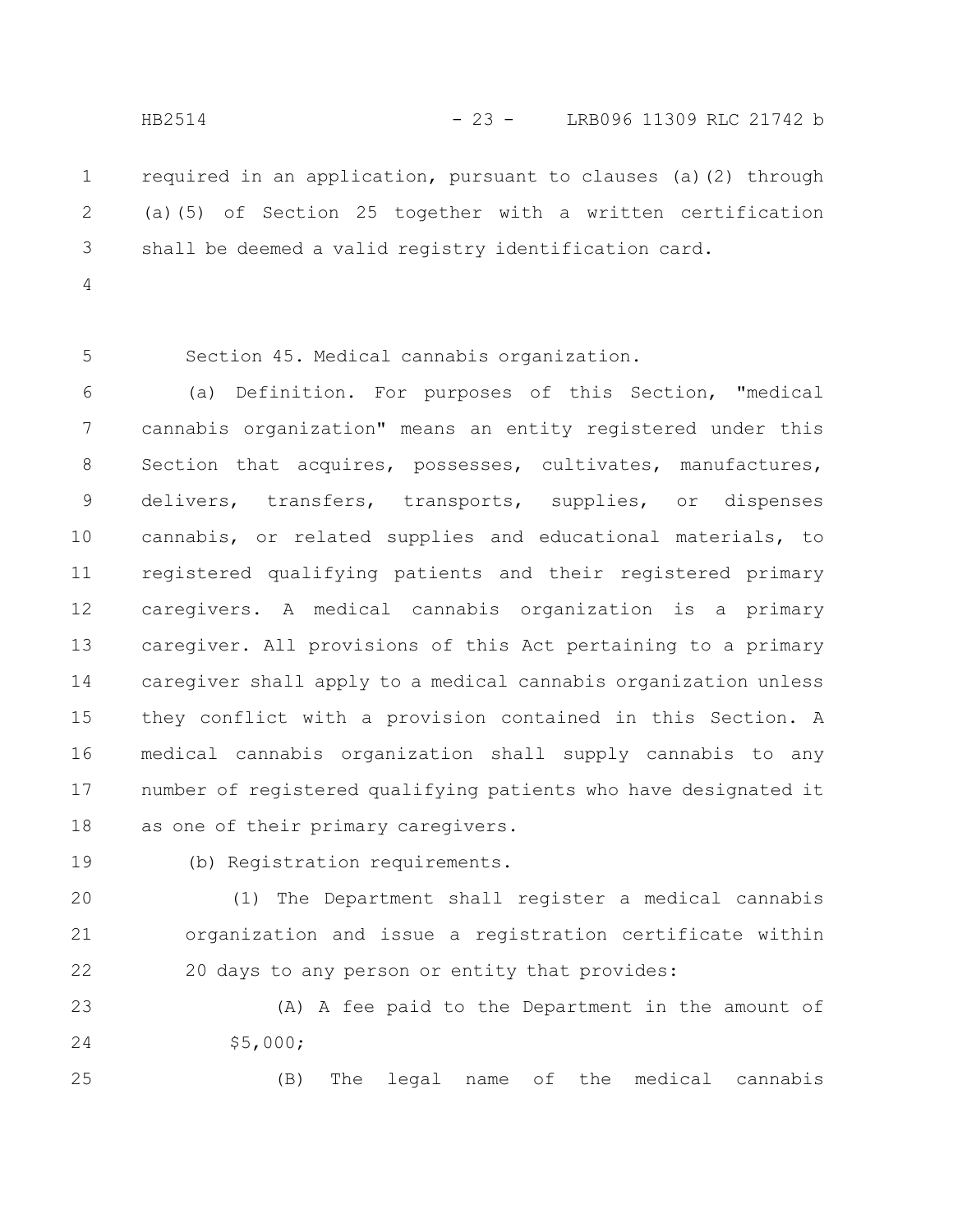organization; 1

(C) The physical address of the medical cannabis organization and the physical address of one additional location, if any, where cannabis will be cultivated; 2 3 4 5

(D) The name, address, and date of birth of each principal officer and board member of the medical cannabis organization; 6 7 8

(E) The name, address, and date of birth of any person who is an agent of or employed by the medical cannabis organization. 9 10 11

(2) The Department shall track the number of registered qualifying patients who designate each medical cannabis organization as a primary caregiver, and issue a written statement to the medical cannabis organization of the number of qualifying patients who have designated the medical cannabis organization to serve as a primary caregiver for them. This statement shall be updated each time a new registered qualifying patient designates the medical cannabis organization or ceases to designate the medical cannabis organization and may be transmitted electronically if the Department's rules so provide. The Department may provide by rule that the updated written statements will not be issued more frequently than twice each week. 12 13 14 15 16 17 18 19 20 21 22 23 24 25

26

(3) The Department shall issue each principal officer,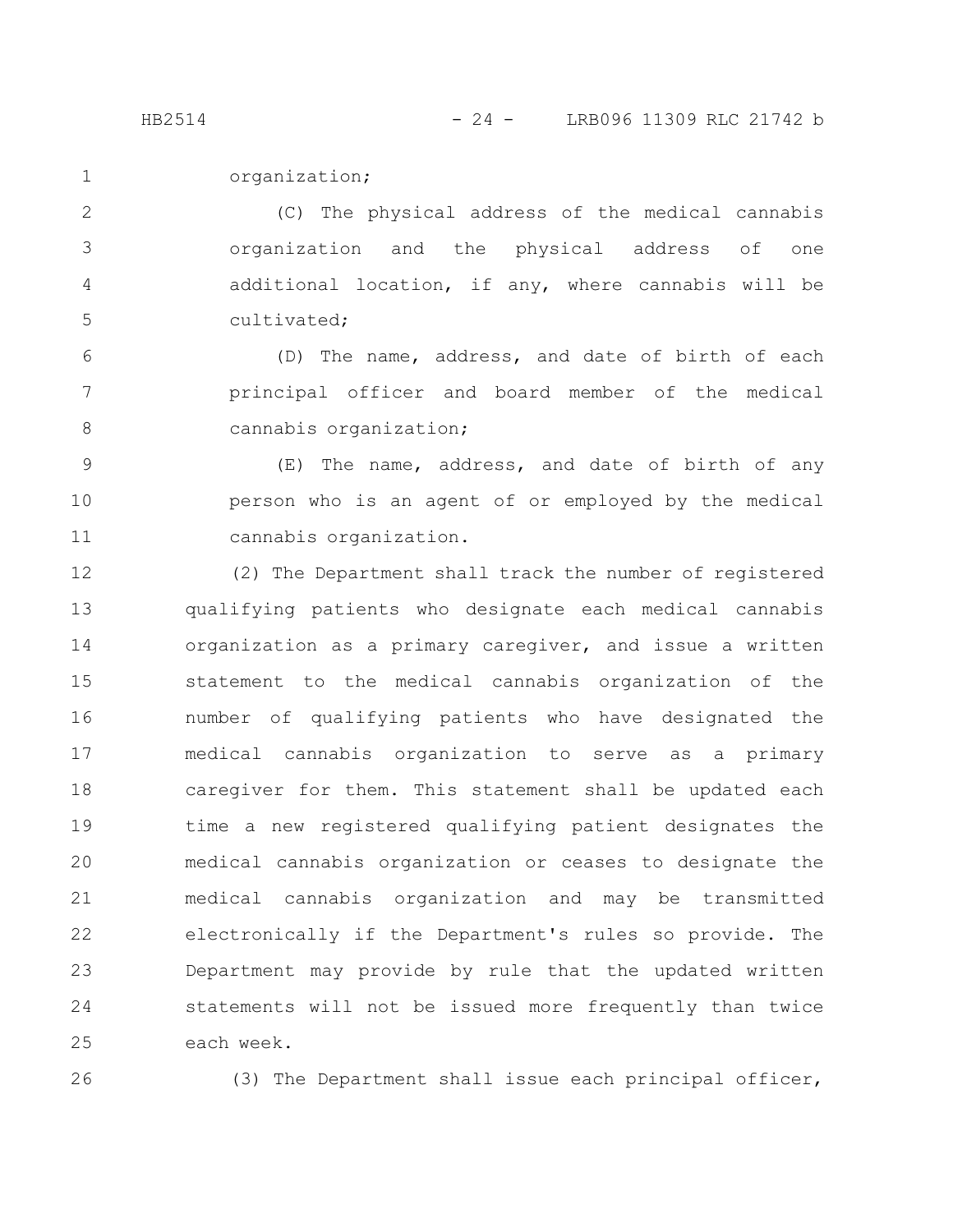board member, agent, and employee of a medical cannabis organization a registry identification card within 10 days of receipt of the person's name, address, date of birth, and a fee in an amount established by the Department. Each card shall specify that the cardholder is a principal officer, board member, agent, or employee of a medical cannabis organization and shall contain the following: 1 2 3 4 5 6 7

(A) The name, address, and date of birth of the principal officer, board member, agent or employee; 8 9

(B) The legal name of the medical cannabis organization to which the principal officer, board member, agent, or employee is affiliated; 10 11 12

(C) A random identification number that is unique to the cardholder; 13 14

(D) The date of issuance and expiration date of the registry identification card; and 15 16

(E) A photograph, if the Department decides to require one. 17 18

(4) The Department shall not issue a registry identification card to any principal officer, board member, agent, or employee of a medical cannabis organization who has been convicted of a felony drug offense. The Department may conduct a background check of each principal officer, board member, agent, or employee in order to carry out this provision. The Department shall notify the medical cannabis organization in writing of the 19 20 21 22 23 24 25 26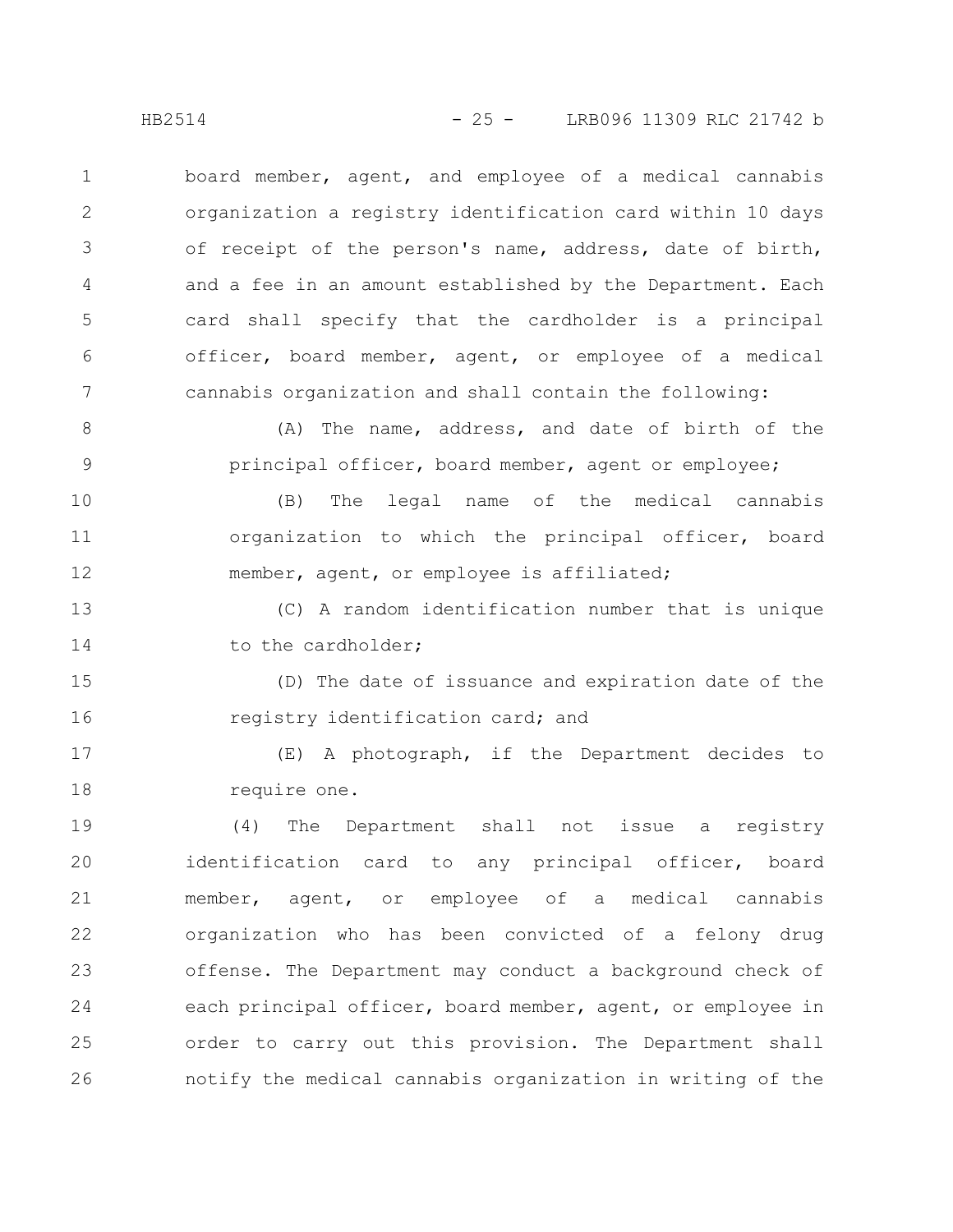purpose for denying the registry identification card. However, the Department shall grant such person a registry identification card if the Department determines that the person's conviction was for the medical use of cannabis or assisting with the medical use of cannabis. 1 2 3 4 5

(c) Authority of the Department. Not later than 120 days after the effective date of this Act, the Department shall promulgate rules governing the manner in which it shall consider applications for and renewals of registration certificates for medical cannabis organizations, including rules governing: 6 7 8 9 10 11

(1) The form and content of registration and renewal applications; 12 13

(2) Minimum oversight requirements for medical cannabis organizations; 14 15

(3) Minimum record-keeping requirements for medical cannabis organizations; 16 17

(4) Minimum security requirements for medical cannabis organizations; and 18 19

(5) Procedures for suspending or terminating the registration of medical cannabis organizations that violate the provisions of this Section or the rules promulgated pursuant to this subsection. 20 21 22 23

(d) Expiration. A medical cannabis organization registration certificate and the registry identification card for each principal officer, board member, agent, or employee 24 25 26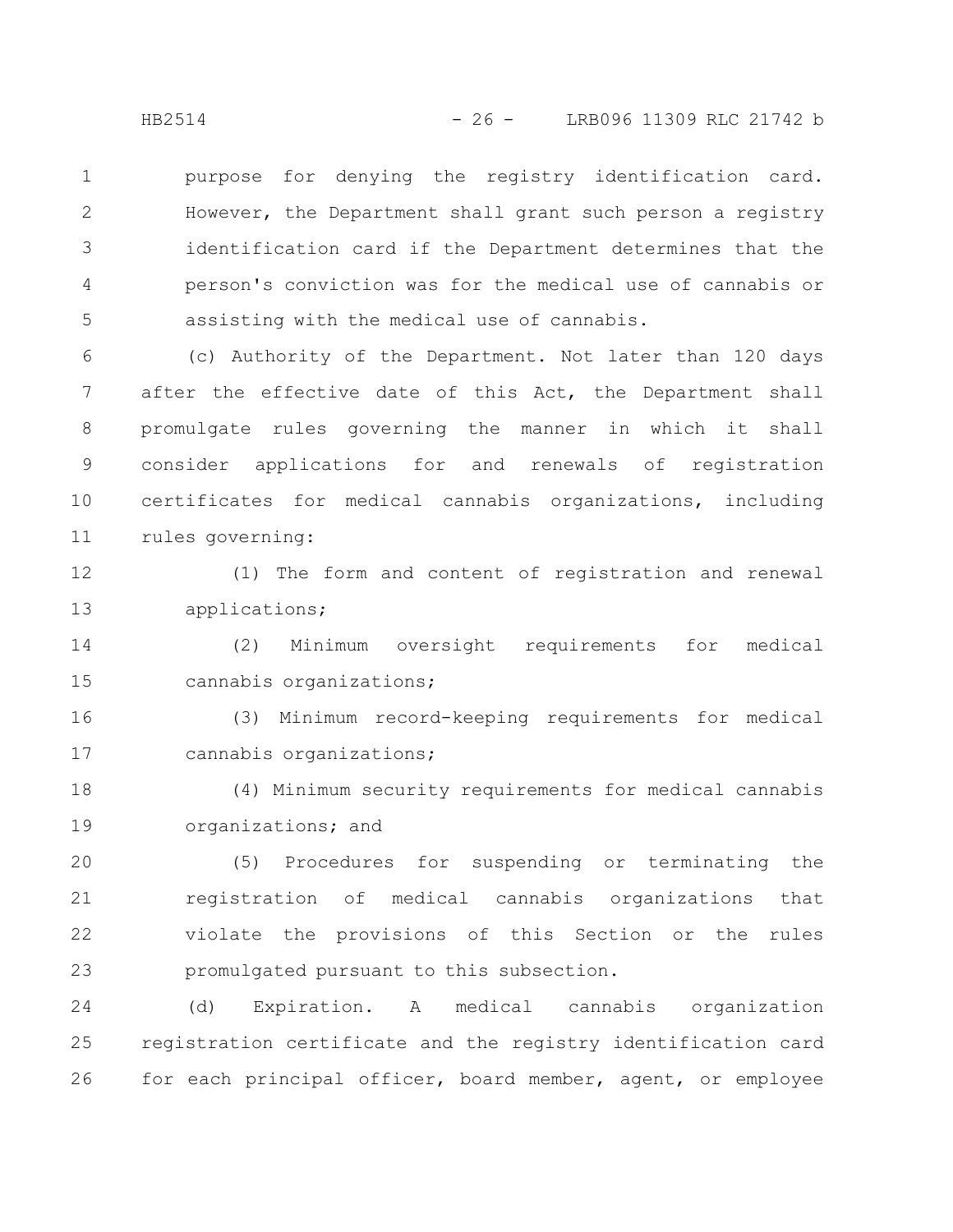shall expire one year after the date of issuance. The Department shall issue a renewal medical cannabis organization registration certificate and renewal registry identification cards within 10 days to any person who complies with the requirements contained in subsection (b) of this Section. 1 2 3 4 5

(e) Inspection. Medical cannabis organizations are subject to reasonable inspection by the Department. 6 7

8

(f) Medical cannabis organization requirements.

9

(1) A medical cannabis organization may not be located within 500 feet of the property line of a preexisting public or private school. 10 11

(2) A medical cannabis organization shall notify the Department within 10 days of when a principal officer, board member, agent, or employee ceases to work at the medical cannabis organization. 12 13 14 15

(3) A medical cannabis organization shall notify the Department in writing of the name, address, and date of birth of any new principal officer, board member, agent, or employee and shall submit a fee in an amount established by the Department for a new registry identification card before a new agent or employee begins working at the medical cannabis organization. 16 17 18 19 20 21 22

(4) A medical cannabis organization shall implement appropriate security measures to deter and prevent unauthorized entrance into areas containing cannabis and the theft of cannabis. 23 24 25 26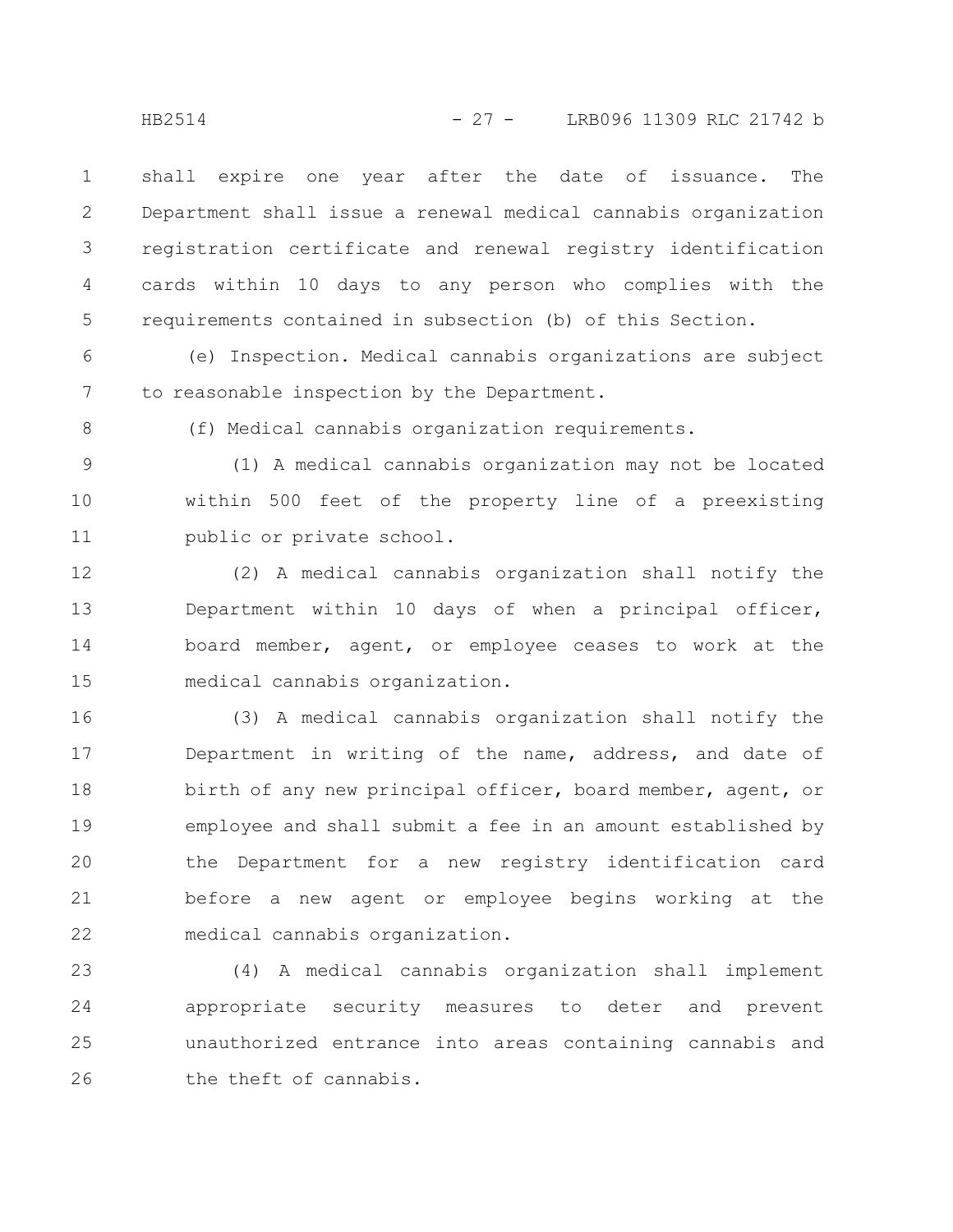(5) The operating documents of a medical cannabis organization shall include procedures for the oversight of the medical cannabis organization and procedures to ensure accurate record keeping. 1 2 3 4

(6) A medical cannabis organization is prohibited from acquiring, possessing, cultivating, manufacturing, delivering, transferring, transporting, supplying, or dispensing cannabis for any purpose except to assist registered qualifying patients with the medical use of cannabis directly or through the qualifying patients' other primary caregiver. 5 6 7 8 9 10 11

(7) All principal officers and board members of a medical cannabis organization must be residents of the State of Illinois. 12 13 14

(g) Immunity. 15

(1) No registered medical cannabis organization shall be subject to prosecution, search, seizure, or penalty in any manner or denied any right or privilege, including but not limited to, civil penalty or disciplinary action by a business, occupational, or professional licensing board or entity, solely for acting in accordance with this Section to assist registered qualifying patients to whom it is connected through the Department's registration process with the medical use of cannabis. 16 17 18 19 20 21 22 23 24

(2) No principal officers, board members, agents, or employees of a registered medical cannabis organization 25 26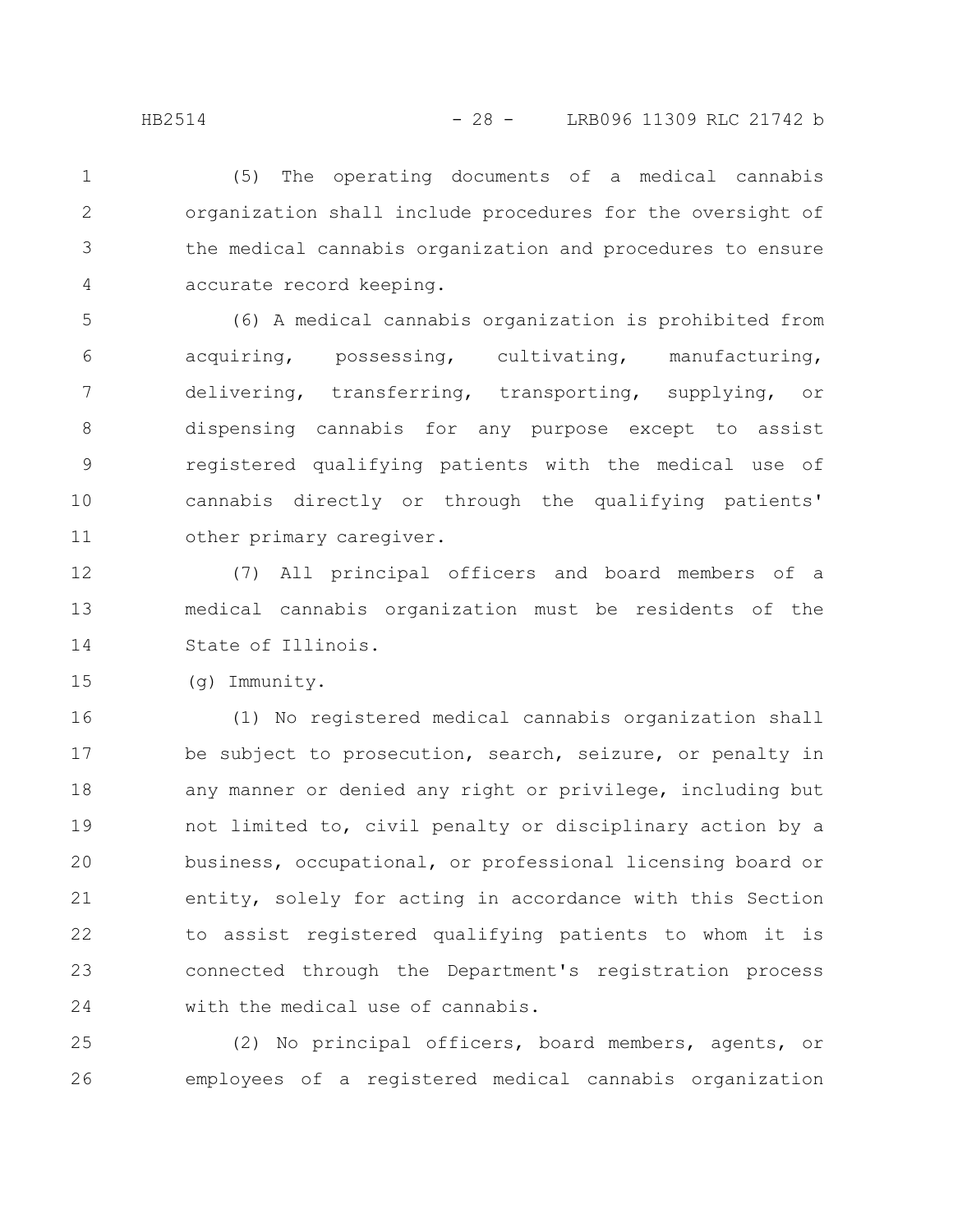shall be subject to arrest, prosecution, search, seizure, or penalty in any manner or denied any right or privilege, including but not limited to civil penalty or disciplinary action by a business, occupational, or professional licensing board or entity, solely for working for or with a medical cannabis organization in accordance with this Act. (h) Prohibitions. 1 2 3 4 5 6 7

(1) A medical cannabis organization may not possess an amount of cannabis that exceeds the total of the allowable amounts of cannabis for the registered qualifying patients for whom the medical cannabis organization is a registered primary caregiver. 8 9 10 11 12

(2) A medical cannabis organization may not dispense, deliver, or otherwise transfer cannabis to a person other than a qualifying patient who has designated the medical cannabis organization as a primary caregiver or to such patient's primary caregiver. 13 14 15 16 17

(3) A medical cannabis organization may not obtain cannabis from outside the State of Illinois. 18 19

(4) A person convicted of violating paragraph (2) of this subsection may not be an employee, agent, principal officer, or board member of any medical cannabis organization, and such person's registry identification card shall be immediately revoked. 20 21 22 23 24

(5) No person who has been convicted of a felony drug offense may be the principal officer, board member, agent, 25 26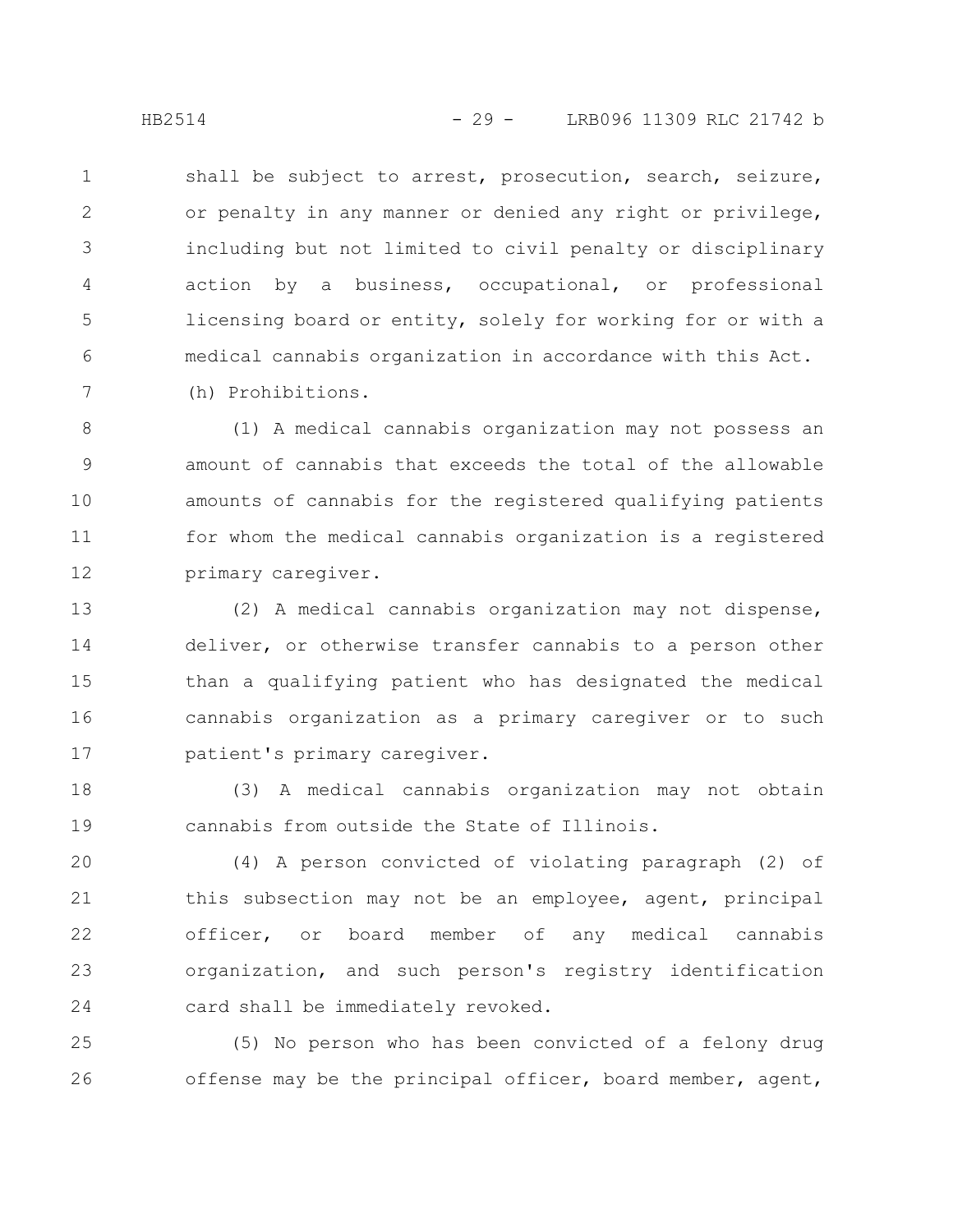HB2514 - 30 - LRB096 11309 RLC 21742 b

or employee of a medical cannabis organization unless the Department has determined that the person's conviction was for the medical use of cannabis or assisting with the medical use of cannabis and issued the person a registry identification card as provided under subsection (b)(3). A person who is employed by or is an agent, principal officer, or board member of a medical cannabis organization in violation of this Section is guilty of a civil violation punishable by a fine of up to \$1,000. A subsequent violation of this Section is a Class B misdemeanor. 1 2 3 4 5 6 7 8 9 10

Section 50. Repeal of Act. This Act is repealed 3 years after its effective date. 11 12

Section 55. Adoption of rules by the Department; 60-day supply for qualifying patients. 13 14

(a) By July 1, 2010, the Department shall adopt rules defining the quantity of cannabis that could reasonably be presumed to be a 60-day supply for qualifying patients. 15 16 17

(b) During the rule-making process, the Department shall make a good faith effort to include all stakeholders identified in the rule-making analysis as being impacted by the rule. 18 19 20

(c) Stakeholders shall include, but are not limited to: at least 3 physicians, one of which must have prior experience treating medical cannabis patients and another who specializes in oncology; 2 nurses, one of which must have prior experience 21 22 23 24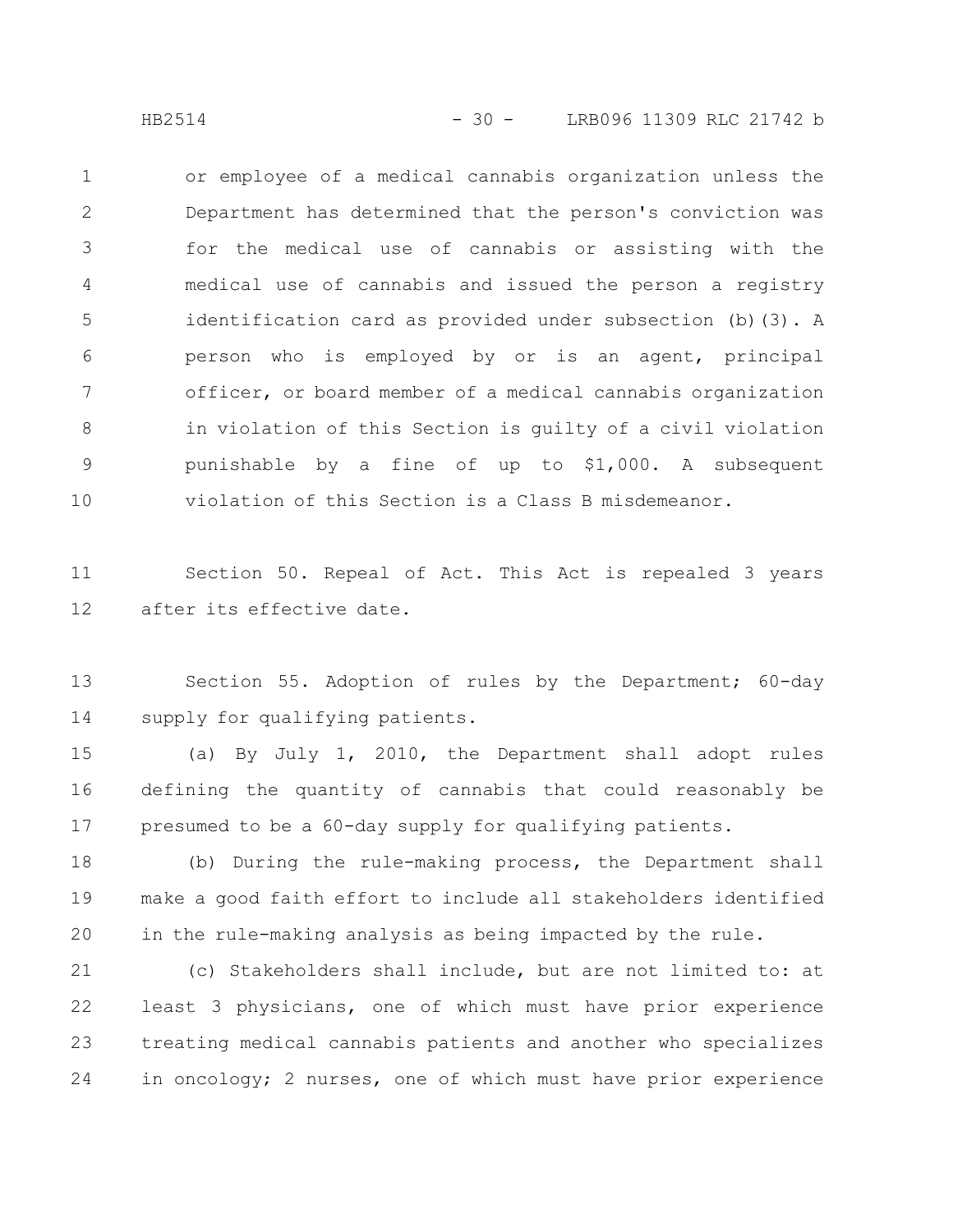treating HIV/AIDS patients; a representative from hospice; a representative from the law enforcement community; a prosecuting attorney currently employed by the State of Illinois; a public defender currently employed by the State of Illinois; a defense attorney in private practice; a licensed phlebotomist, and a horticulturist. 1 2 3 4 5 6

(d) The Department shall gather information from medical and scientific literature, consulting with experts and the public, and reviewing the best practices of other states regarding access to an adequate, safe, consistent, and secure source, including alternative distribution systems, of medical marijuana for qualifying patients. The Department shall report its findings to the General Assembly by July 10, 2009. 7 8 9 10 11 12 13

Section 95. The Cannabis Control Act is amended by changing Section 8 as follows: 14 15

(720 ILCS 550/8) (from Ch. 56 1/2, par. 708) 16

Sec. 8. (1) It is unlawful for any person knowingly to produce the cannabis sativa plant or to possess such plants or to deliver such plants unless production or possession has been authorized pursuant to the provisions of the Compassionate Use of Medical Cannabis Pilot Program Act Section 11 of the Act. Any person who violates this Section with respect to production or possession of: 17 18 19 20 21 22 23

(a) Not more than 5 plants is guilty of a Class A 24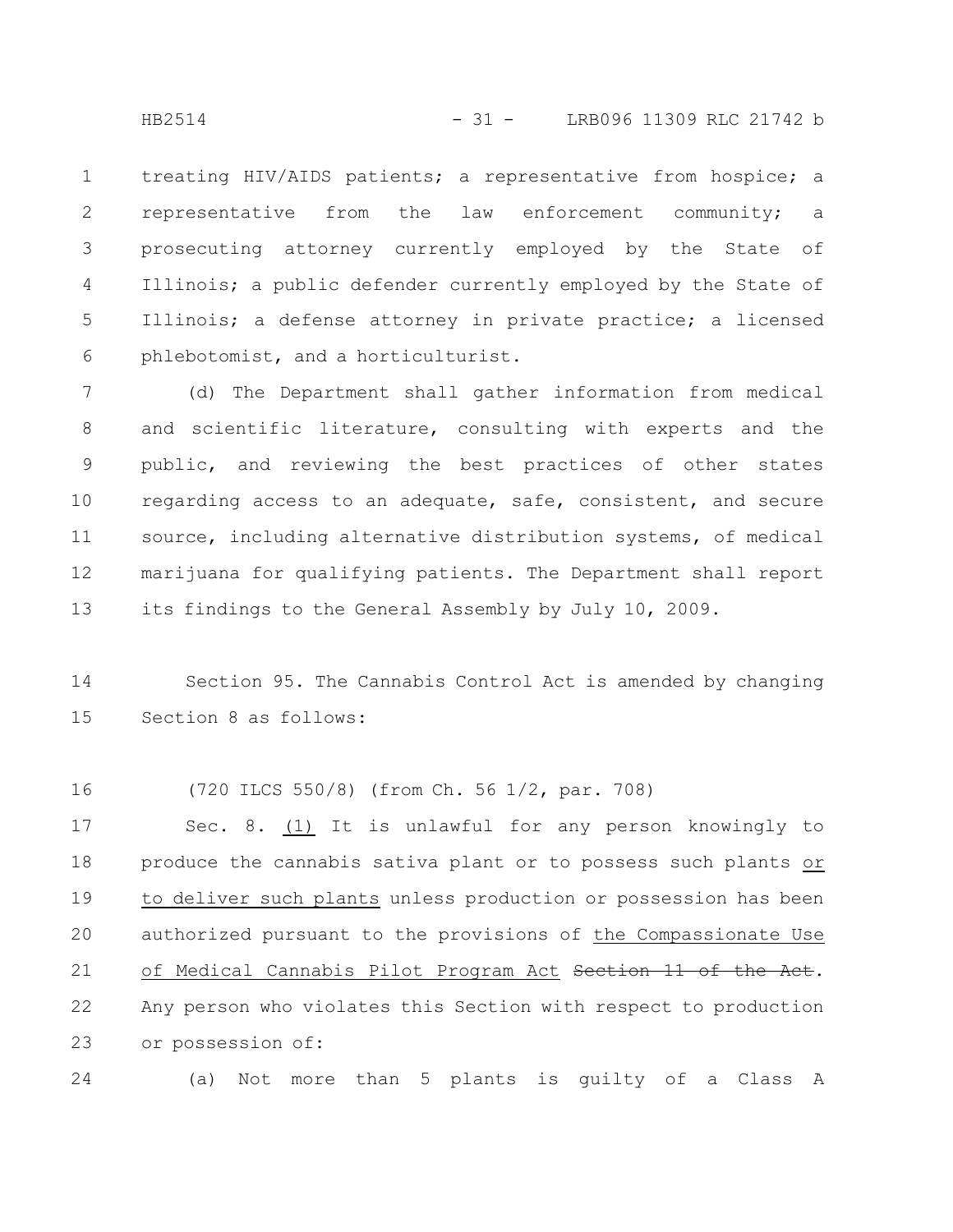misdemeanor, except that a violation under subsection (2) of this Section is a Class 4 felony. 1 2

(b) More than 5, but not more than 20 plants, is guilty of a Class 4 felony, except that a violation under subsection (2) of this Section is a Class 3 felony. 3 4 5

(c) More than 20, but not more than 50 plants, is guilty of a Class 3 felony, except that a violation under subsection (2) of this Section is a Class 2 felony. 6 7 8

(d) More than 50, but not more than 200 plants, is guilty of a Class 2 felony, except that a violation under subsection (2) of this Section is a Class 1 felony, for which a fine not to exceed \$100,000 may be imposed and for which liability for the cost of conducting the investigation and eradicating such plants may be assessed. Compensation for expenses incurred in the enforcement of this provision shall be transmitted to and deposited in the treasurer's office at the level of government represented by the Illinois law enforcement agency whose officers or employees conducted the investigation or caused the arrest or arrests leading to the prosecution, to be subsequently made available to that law enforcement agency as expendable receipts for use in the enforcement of laws regulating controlled substances and cannabis. If such seizure was made by a combination of law enforcement personnel representing different levels of government, the court levying the assessment shall determine the allocation of such assessment. The proceeds of assessment awarded to the State 9 10 11 12 13 14 15 16 17 18 19 20 21 22 23 24 25 26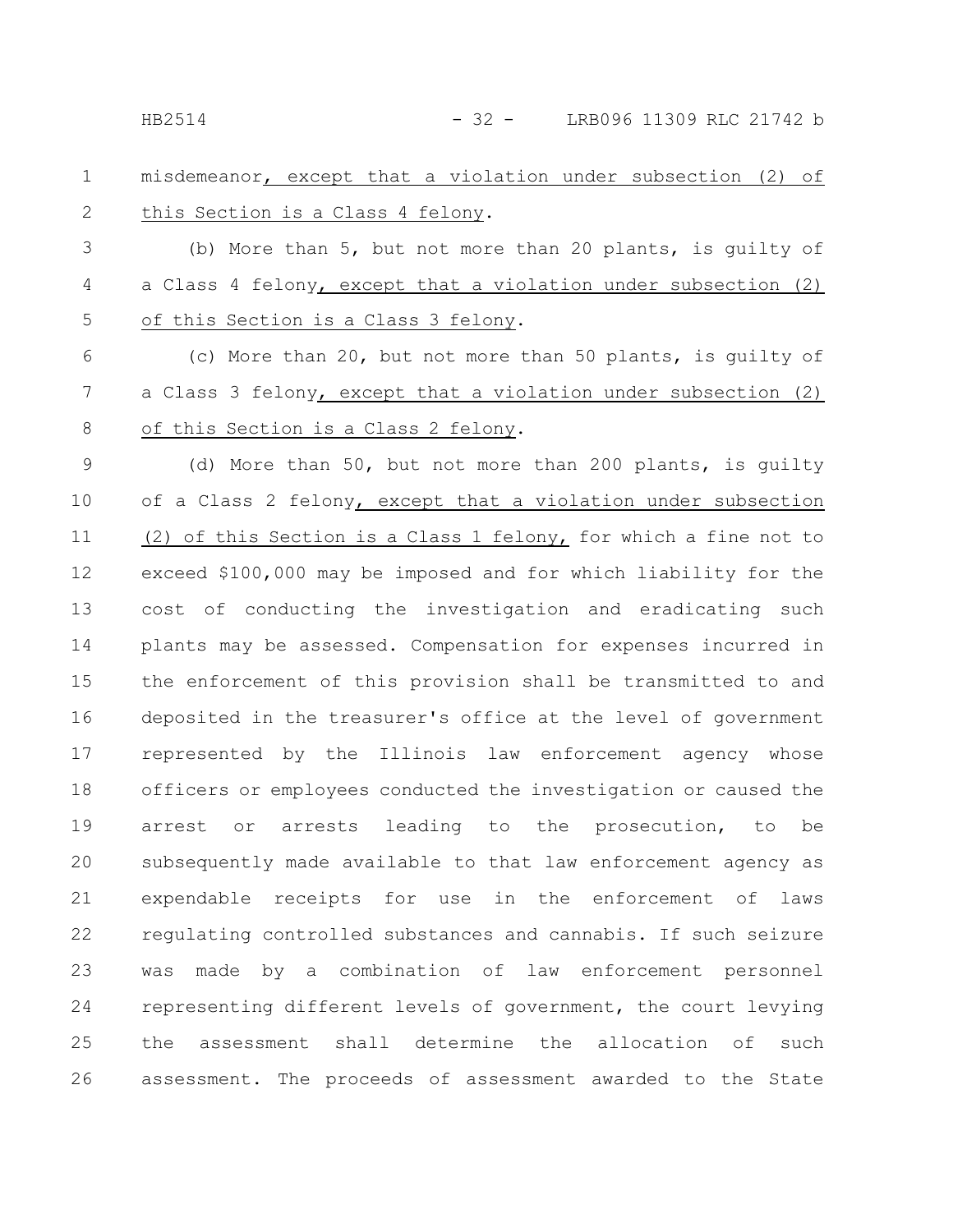treasury shall be deposited in a special fund known as the Drug Traffic Prevention Fund. 1 2

(e) More than 200 plants is guilty of a Class 1 felony, except that a violation under subsection (2) of this Section is a Class X felony, for which a fine not to exceed \$100,000 may be imposed and for which liability for the cost of conducting the investigation and eradicating such plants may be assessed. Compensation for expenses incurred in the enforcement of this provision shall be transmitted to and deposited in the treasurer's office at the level of government represented by the Illinois law enforcement agency whose officers or employees conducted the investigation or caused the arrest or arrests leading to the prosecution, to be subsequently made available to that law enforcement agency as expendable receipts for use in the enforcement of laws regulating controlled substances and cannabis. If such seizure was made by a combination of law enforcement personnel representing different levels of government, the court levying the assessment shall determine the allocation of such assessment. The proceeds of assessment awarded to the State treasury shall be deposited in a special fund known as the Drug Traffic Prevention Fund. 3 4 5 6 7 8 9 10 11 12 13 14 15 16 17 18 19 20 21

(2) Any person authorized pursuant to the provisions of the Compassionate Use of Medical Cannabis Pilot Program Act to produce or possess the cannabis sativa plant, who knowingly produces the cannabis sativa plant or possesses such plants or delivers such plants except as provided for in the 22 23 24 25 26